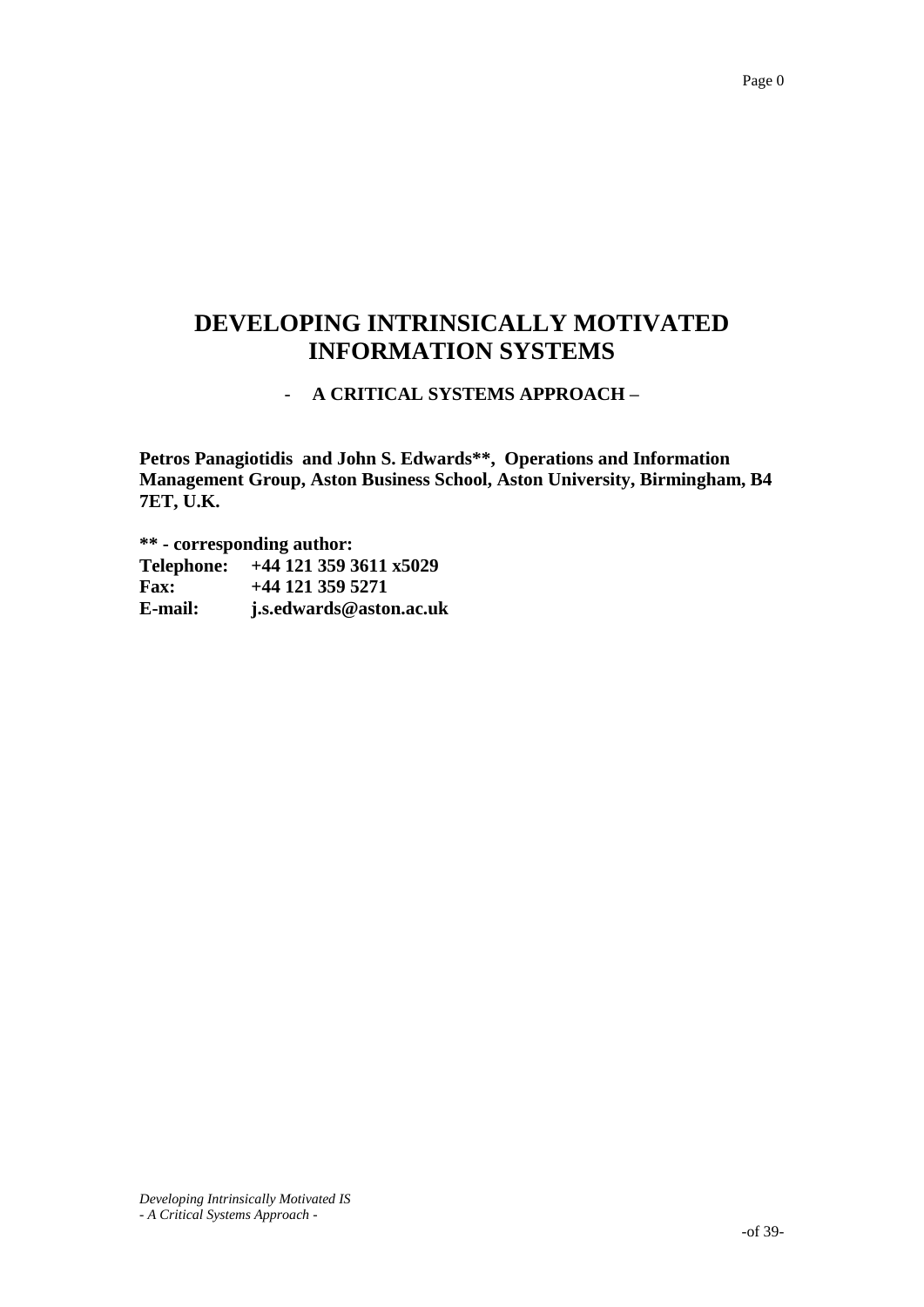### **DEVELOPING INTRINSICALLY MOTIVATED INFORMATION SYSTEMS**

### - **A CRITICAL SYSTEMS APPROACH –**

### **Abstract**

This paper deals with the problematic of development methodologies for organisational information systems and especially with their application to business systems. Historically, information systems development methodologies tend to fail, because either they take the organisational purposefulness for granted, or they do not analyse it thoroughly. This paper"s position is that the analysis, and the definition or redefinition of the systemic purpose are regarded as the utmost expression of the system"s purposefulness. This is to be achieved by ensuring the participation of all the stakeholders who affect, or are affected by, a particular business system"s operations. The nature of participation, defined as a process of the stakeholders" perceptual exchanges, is deemed to be problematic in itself, due to the influence exerted upon it by organisational power, coercion and false consciousness. The paper highlights the philosophical reasons for the failures of information systems development methodologies, and provides a conceptual solution to this problematic as well as a strategy for the development of intrinsically motivated organisational information systems. The intrinsically motivated information systems methodology outlined here (BSPA) is intended to yield organisational information systems that demonstrably improve co-ordination of organisational activities, by enabling the development and maintenance of a single/multifaceted view of purpose throughout organisations.

**Key Words:** Business Systems, Power, Coercion, False Consciousness, Complementarism, Methodology.

### **1. Introduction – the Failures of Information Systems Methodologies**

Historically, Information Systems (IS) methodologies seem not to adequately incorporate ideas of organisational purpose into their methodological paradigms, in the main by making simple assumptions that amount to ignoring purpose or taking it for granted.

In this paper we argue that there are three causes for the failure of IS development methodologies to come to terms with the organisational reality: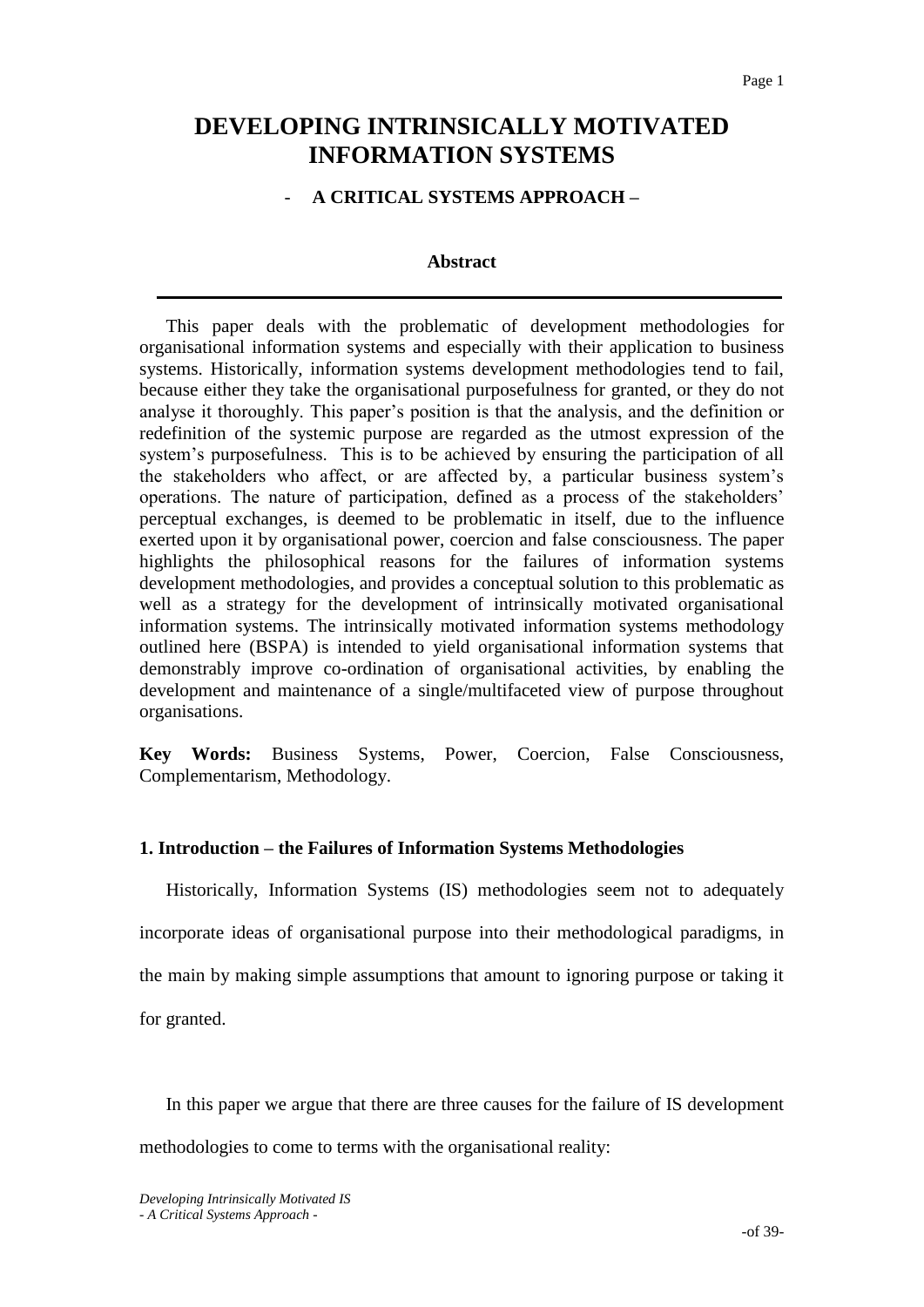1) Failure to analyse thoroughly the most important aspect of the organisation, namely its systemic purpose.

2) Failure to analyse organisational power relations and conflict; these are critical in terms of the organisational action in the real world that is expressed in explicit or implicit business strategy.

3) Failure to come to terms with the emergent systemic attributes of a business organisation such as its special nature and its dominant position in our civilisation.

A methodology has been developed that explicitly incorporates consideration of business purpose by changing the focus of IS development from data/information transactions to interpersonal transaction support that effectively provides and implements organisation purpose.

The methodology is intended to provide Information Systems that demonstrably improve co-ordination of organisational activities by enabling the development and maintenance of a single/multifaceted view of purpose throughout organisations. In other words, Information Systems that will produce meaningful knowledge to the extent that they make their users (the business system's stakeholders) reflect on, and thus inquire about, their purpose(s) in relation to the business system and the other (perceived) stakeholders, by reflecting both on the sources of motivation and/or deception that are contained in their purpose and also on the sources of collective motivation and/or deception that are contained in the business purpose itself.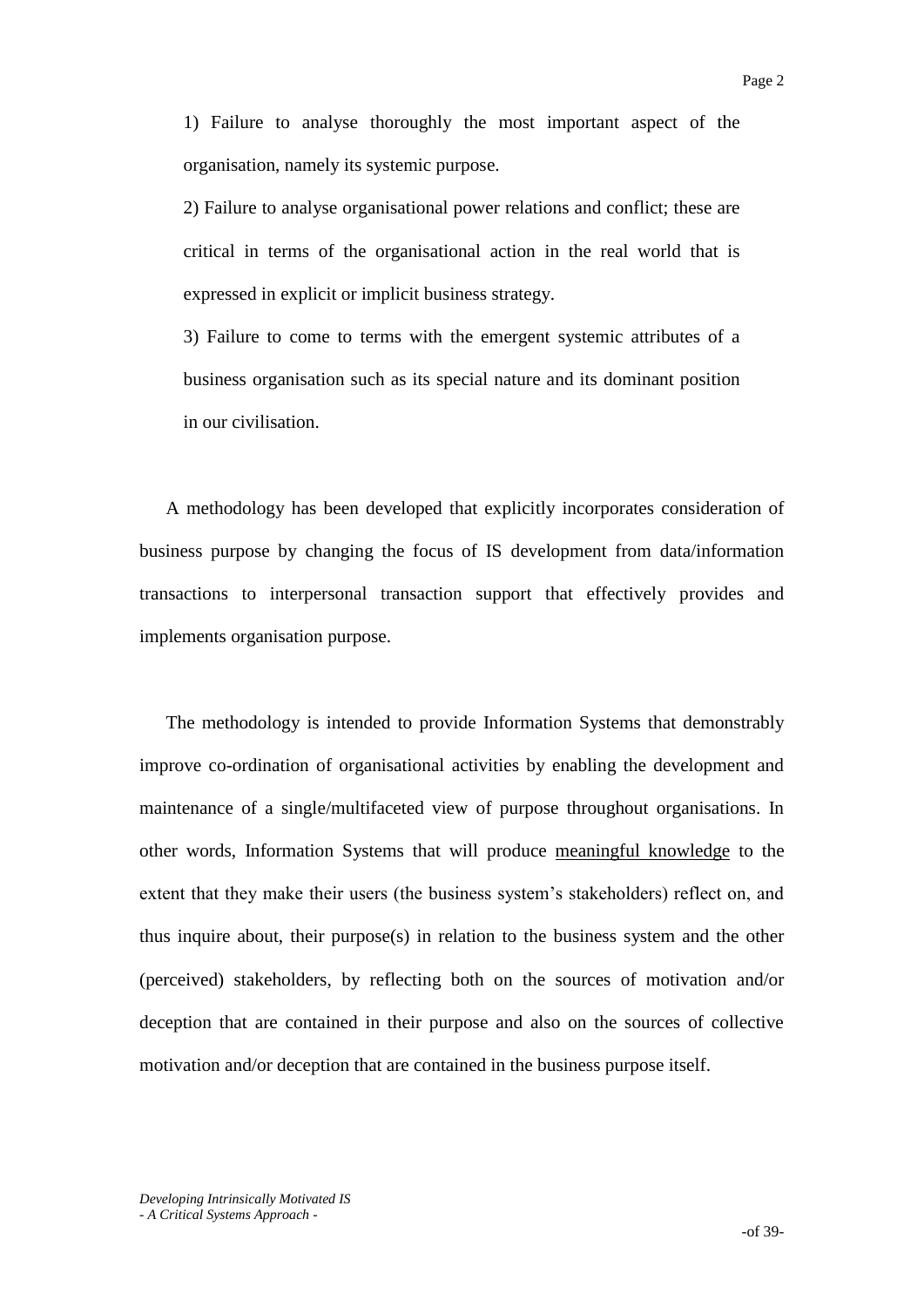The initial conception was to produce an Information Systems methodology dealing adequately with the above problematic. But the special nature of business organisations, namely the fact that they are both designed and Human Activity Systems (Checkland, 1989), meant that the proposed methodology had to be a problem solving methodology, without losing sight of its original intention to be an information systems methodology also. This goal was achievable; information systems methodologies are a subset of business systems problem solving methodologies, as we will see in section 3.

In section 2 we attribute the failures of information systems development methodologies to the side effects of modernity that are being sustained in our age by the dominant institution in Western society, namely the business system. In section 3, we evaluate and categorise contemporary problem solving and IS development methodologies, based on Habermas's knowledge constitutive interests (Habermas, 1989), in order to highlight the need for the development of an intrinsically motivated information systems development methodology. Finally, in sections 4 and 5 we offer a conceptual solution to the above problematic and a way to achieve the objective of producing an intrinsically motivated information systems approach on the basis of the critical systems philosophy.

## **2. The Philosophical Dimension of IS Failures - a Critical Systems Thinking Interpretation**

Weber (1947) interpreted the world-historical process of modernisation as a process of progressive rationalisation (a progressive increase of rationality) in accordance with the Enlightenment tradition in which history appeared to be a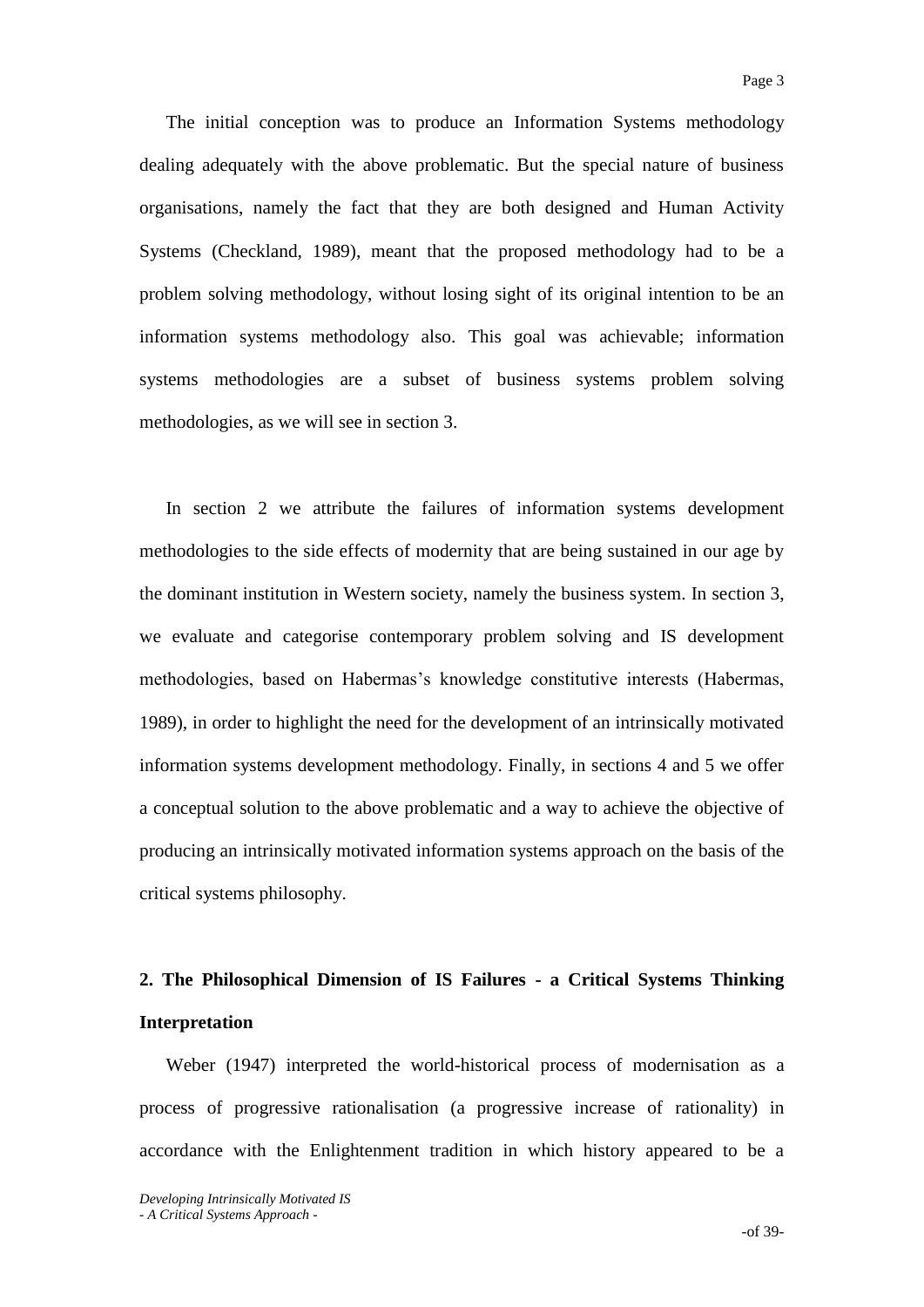progress toward Reason. Wellmer (1991) argues that in its narrowest sense Weber defines rationality as the most efficient choice of means in the name of predefined, and unquestionable, ends. This type of rationality, however, leads to deep changes in human social actions and interactions. The characteristic of these changes is the departure from the communal to the associative forms of human social action. Weber himself concedes that this particular rationalisation process produced serious side effects for human freedom, termed the discontents of modernity. Weber"s diagnosis was confirmed as being representative of contemporary Western society's modes of action by the critical philosophers [Lukacs and Adorno in (Lunn, 1982); Horkheimer (1968)] and Habermas (1984a) himself.

Modernity"s selective process of societal rationalisation led to the triumph of functional and instrumental reasons in contemporary Western society, that promotes practical utility, functional relations and knowledge of "what is" or "what happens" but not "why". The discontents of modernity are made apparent in the de-coupling of systems (bureaucratically organised administrations) from the lifeworld (the cultural imperative systems or worldviews) and, according to Habermas, the subsequent colonisation of the lifeworld by the economic subsystem. This evolution of modernity that upholds reason and believes that rationality can be used to promote and perfect human life, has led to: the domination of human life by impersonal economic forces; the subsequent reification of human life, namely the identification of human consciousness with the means and fruits of production; and to the fragmented forms of life (loss of unity) that are dominated by power relationships, coercion and false consciousness. The latter appears in such forms as propaganda, misinformation and unethical advertising.

*Developing Intrinsically Motivated IS - A Critical Systems Approach -*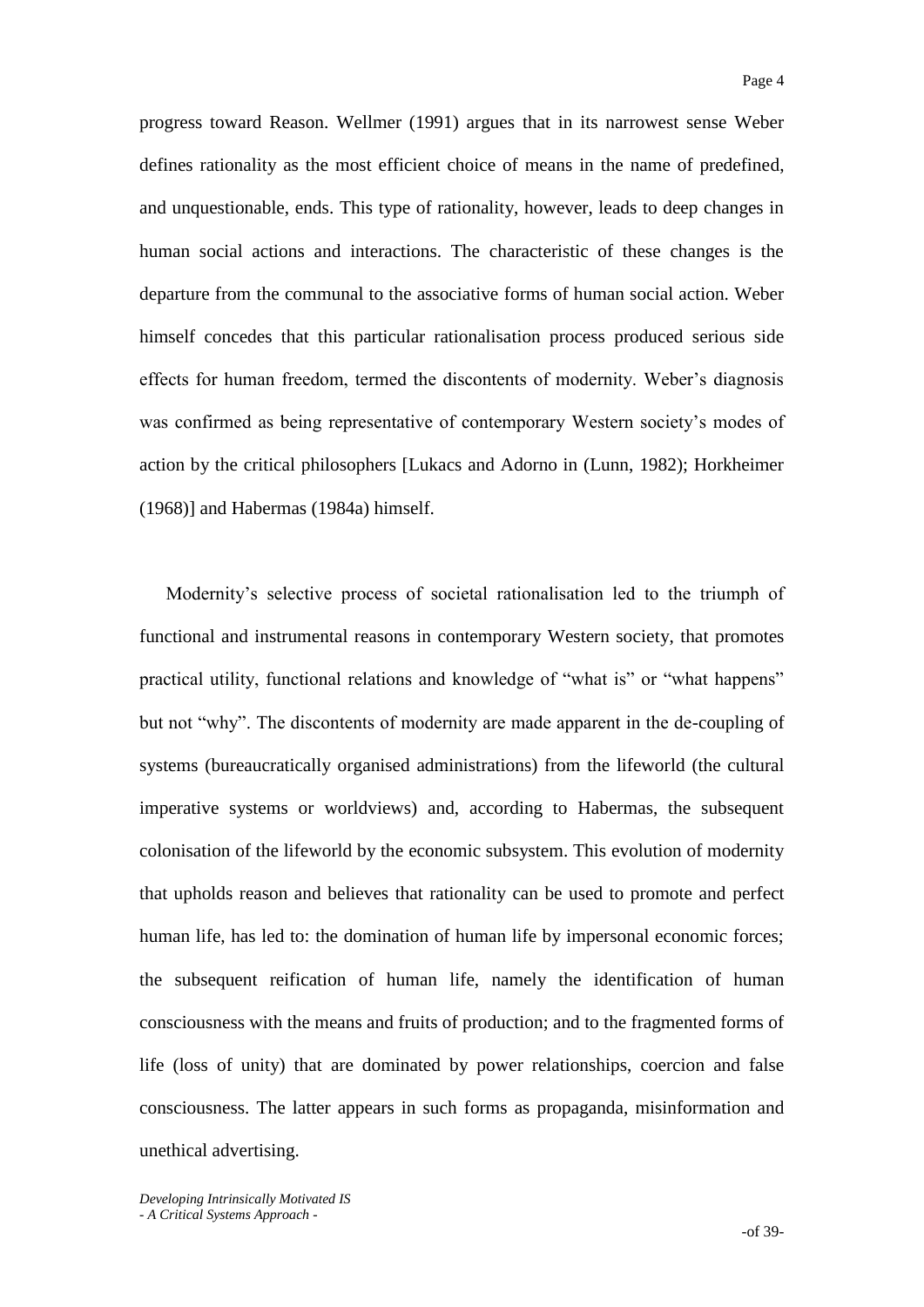The programme of the early critical theory was one of human emancipation from instrumental reason. However, it failed, owing to the fact that it remained hostage to subject-centred reason, thus leading to pessimism in regard to the very project of modernity and to pessimism in regard to finding a solution to the discontents of modernity; a way out of the contemporary human "iron cage" (loss of freedom). Habermas attempts to overcome the limitations of subject-centred reason and redeem the project of modernity with a new paradigm of communicative action and communicative reason, through the transition from the philosophy of consciousness to the philosophy of language. The success of Habermas"s philosophical shift rests in part on the viability of the claim regarding the transparency of language as a medium for critical reflection and human emancipation and the notion of history as the progressive realisation and emancipation of the human subject. Habermas"s claims though are rejected by the counter-Enlightenment contemporary French poststructuralist and postmodernist philosophers (Foucault 1974, 1980; Derrida, 1981; Lyotard, 1984).

In addition, Habermas claims that communicative discourse is emancipatory and that communicative forms of discourse are primary to the strategic ones. This implies that the evolution of society is reflected in an isomorphic manner in language, that the original mode of language is communicative, that a clear distinction between system and lifeworld exists, and that the colonisation of the contemporary lifeworld by the system keeps taking place on the basis of the system"s steering media of money and power. Communicative action, according to Habermas, is based on the ordinary communicative (non-instrumental) uses of language, aimed at reaching understanding in order to coordinate the actions of different participants. Conversely, strategic action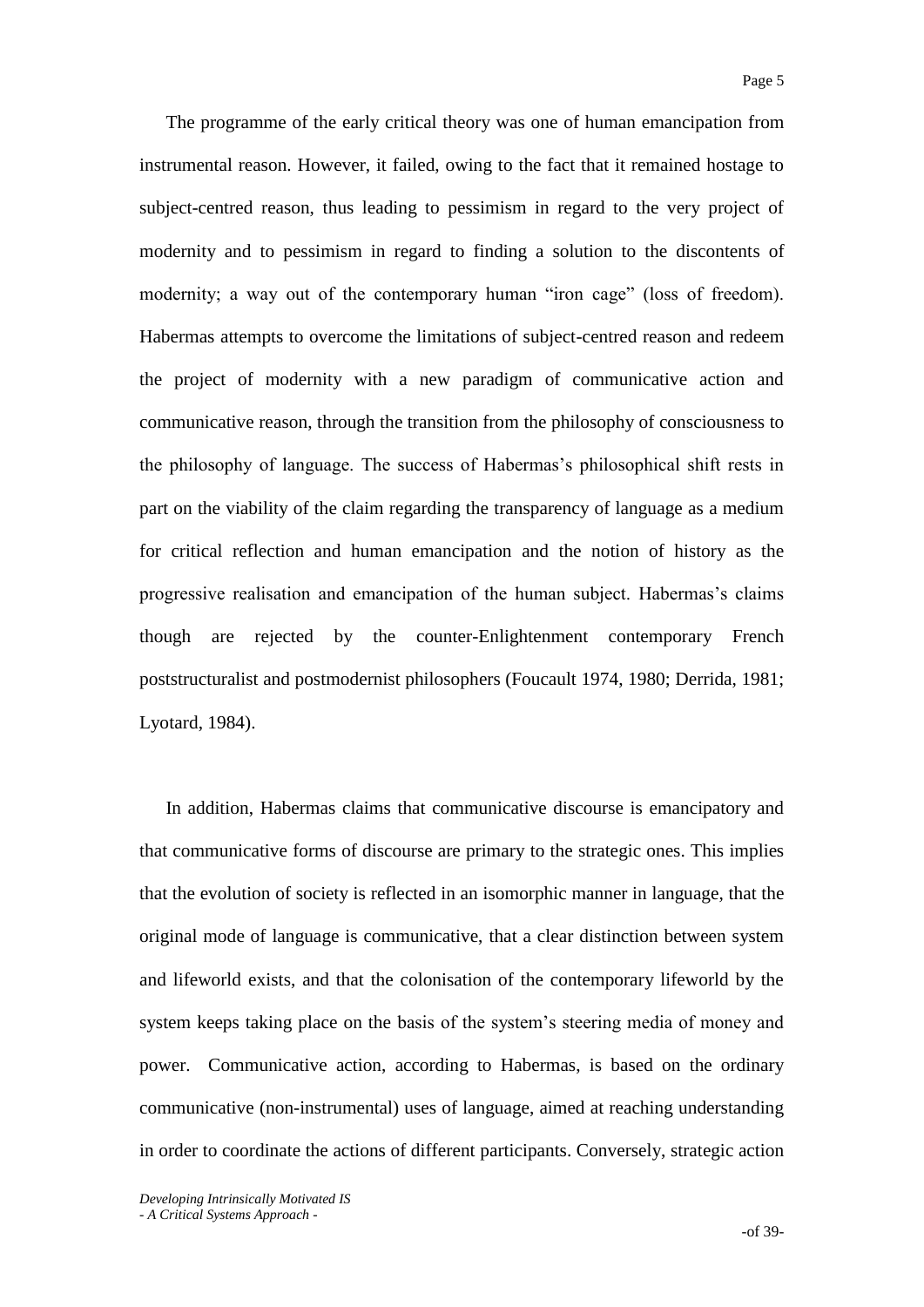(purposive-rational action) is based on the rhetorical (instrumental) uses of language. This claim draws on Austin"s (1984) distinction between illocutionary (communicative) and perlocutionary (strategic) discourse, and on Apel"s (1980) reconstruction of the philosophy of language, which advocates the use of the communicative thesis for the interpretation of major problems in the history of philosophy. Therefore, Habermas argues that the original mode of language is communicative while the instrumental uses of language are parasitic.

The justification for these claims has been criticised on two counts. Guller (1985) criticises the Habermasian view of the communicative mode of language, because illocutionary actions can lead to strategic actions as well. Honneth (1993) disputes the assumption that a functionally integrated action system (system) can occur independently of the normative building of consensus of a communicatively integrated action sphere (lifeworld), as well as the assumption that the lifeworld can occur independently of power relations. These assumptions result in criticism of the Habermasian project's emancipatory elements where the system/lifeworld distinction contradicts the emancipatory use of language by restricting or excluding the communicative mode of language from the system formation, while the lack of scientific proof in regard to the predominance of the language's discoursecommunicative action over the strategic admits elements of utopianism according to Zimmermann (1984). However, the utopian elements of the Habermasian project may still serve as the ideal that we work towards for the development of a methodological framework, as in this paper. A methodological framework that will allow and promote the dominance of communicative actions over strategic ones in the formulation of the business system"s purpose, and will promote a business environment where the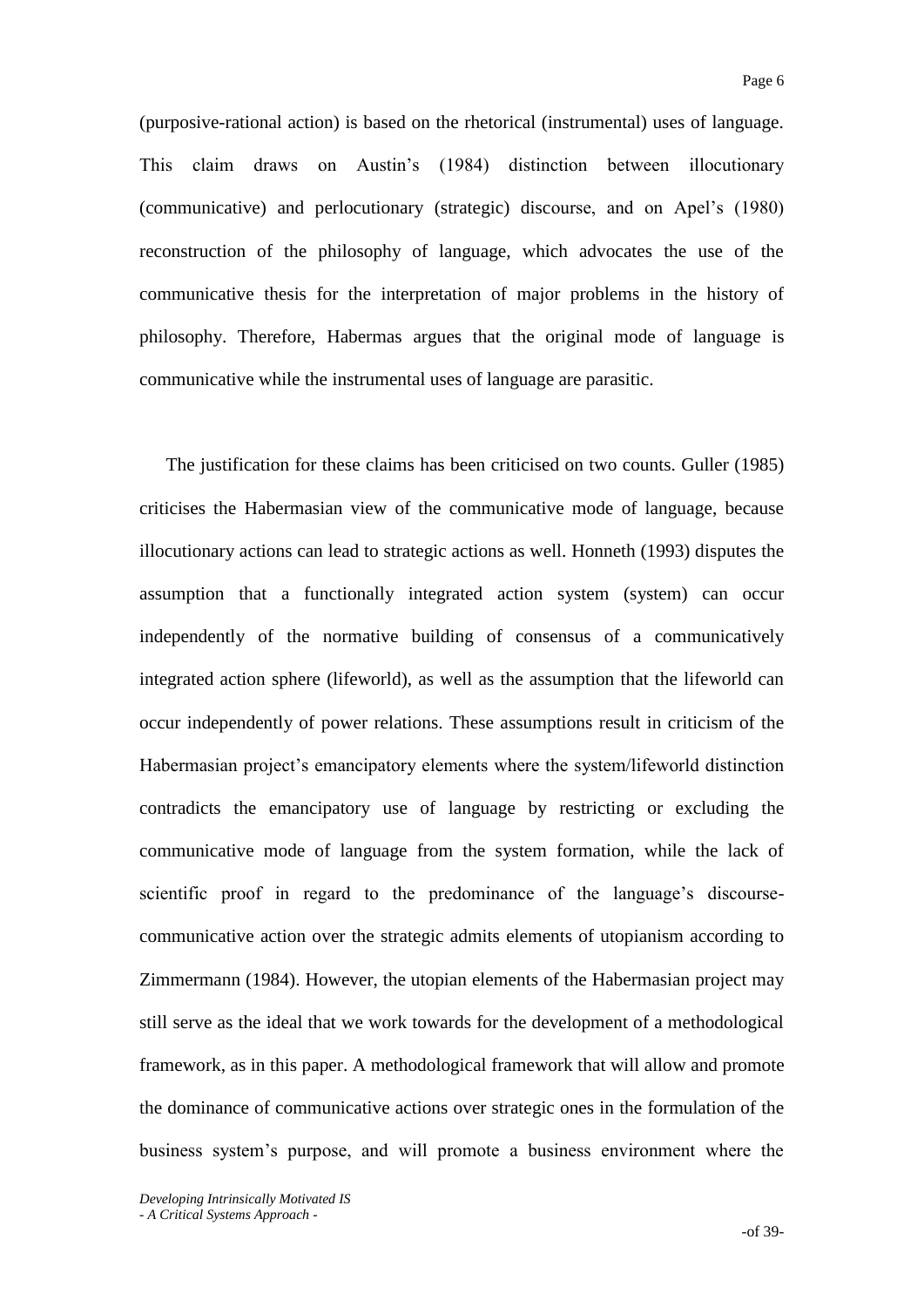communicative mode of language becomes dominant over the strategic one. This is not a unique position within the IS field; the work of Lehtinen and Lyytinen (1986) also focuses on communicative action, in the shape of the communicative purpose of an IS, drawing on illocutionary logic as part of its theoretical base.

In order to achieve our aim, it is necessary to shift our attention towards finding novel ways for the application of critical theory to management science, for the critical systems enquiry into the communicative actions and purpose(s) of the dominant institution in contemporary Western society, namely the business system. Mintzberg (1983) sees business organisational purposeful behaviour as the result of a power game in which various players (strategic action oriented), called influencers (stakeholders), seek to control the organisation"s decisions and actions. How they succeed determines what configuration of organisational power emerges, and in the contemporary organisation is described best by the political metaphor (Flood and Jackson, 1991), that depicts the relationships between the organisational stakeholders to be full of power, coercion and false consciousness. It is possible to conclude from Mintzberg's analysis that contemporary business systems' purposeful behaviour can be described in terms of the world-historical process of modernisation as a process of progressive rationalisation in the Weberian sense, although that process seemed to backtrack between the 50s and the 70s where the assumptions of the old classical economic theory or profit maximisation were questioned. The culmination of the organisational rationalisation process is expressed best in Friedman"s (1962) amoral and instrumental theory of profit maximisation, and is characterised by the complexity of the organisational stakeholders" power game, to influence the organisation"s orientation mostly towards more efficient economic forms. The business system"s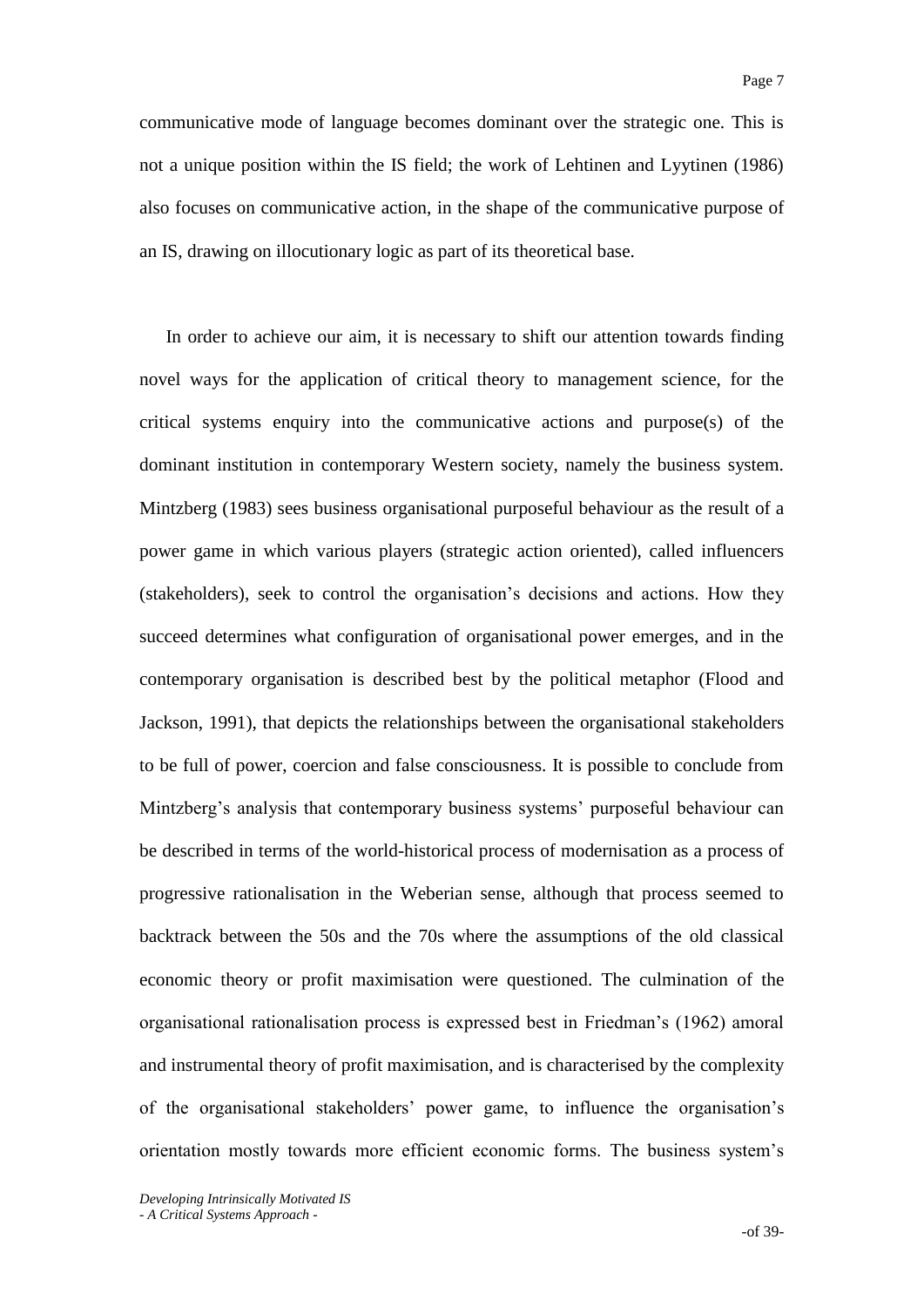generic systemic purpose has evolved from the one actor, one goal doctrine [a profit maximising owner – classical economic theory] to the political arena and the contemporary political metaphor describing the business system"s purposive behaviour. This corresponds to a shift from apparent teleology (where developments happen as a result of the ends served by them) to teleonomy (describable by an observer as serving a purpose) (Checkland, 1989). The very complexity of the stakeholders" interaction also requires an ever-increasing administrative efficiency, especially in the light of the demands made by the organisation's ever-increasing economic efficiency. This implies that business systems in our age remain purposeful in economic terms, but the very complexity of their purposeful behaviour makes them appear purposive in teleonomical terms, and purposive rational in Weberian terms. Thus Mintzberg"s analysis confirms Weber"s rationalisation process; the disease of the discontents of modernity has infected the dominant contemporary institution, namely the business system. The political metaphor of the contemporary organisation is representative of modernity"s dispatch from the communal to the associative forms of human social life and social action. The contemporary purposeful behaviour of the business system"s human activity system is oriented towards impersonal social actions dominated by instrumental considerations in the context of bureaucratic organisations (business systems) and in the wider context of market relationships.

Therefore in this paper we define business systems as special nature systems that are neither wholly social systems, nor wholly expendable tools. The difference from a social system is that a business system is a man-made system, a designed system, but its content is a Human Activity System (HAS) (Checkland, 1989) primarily responsible for the definition of the organisation's ends.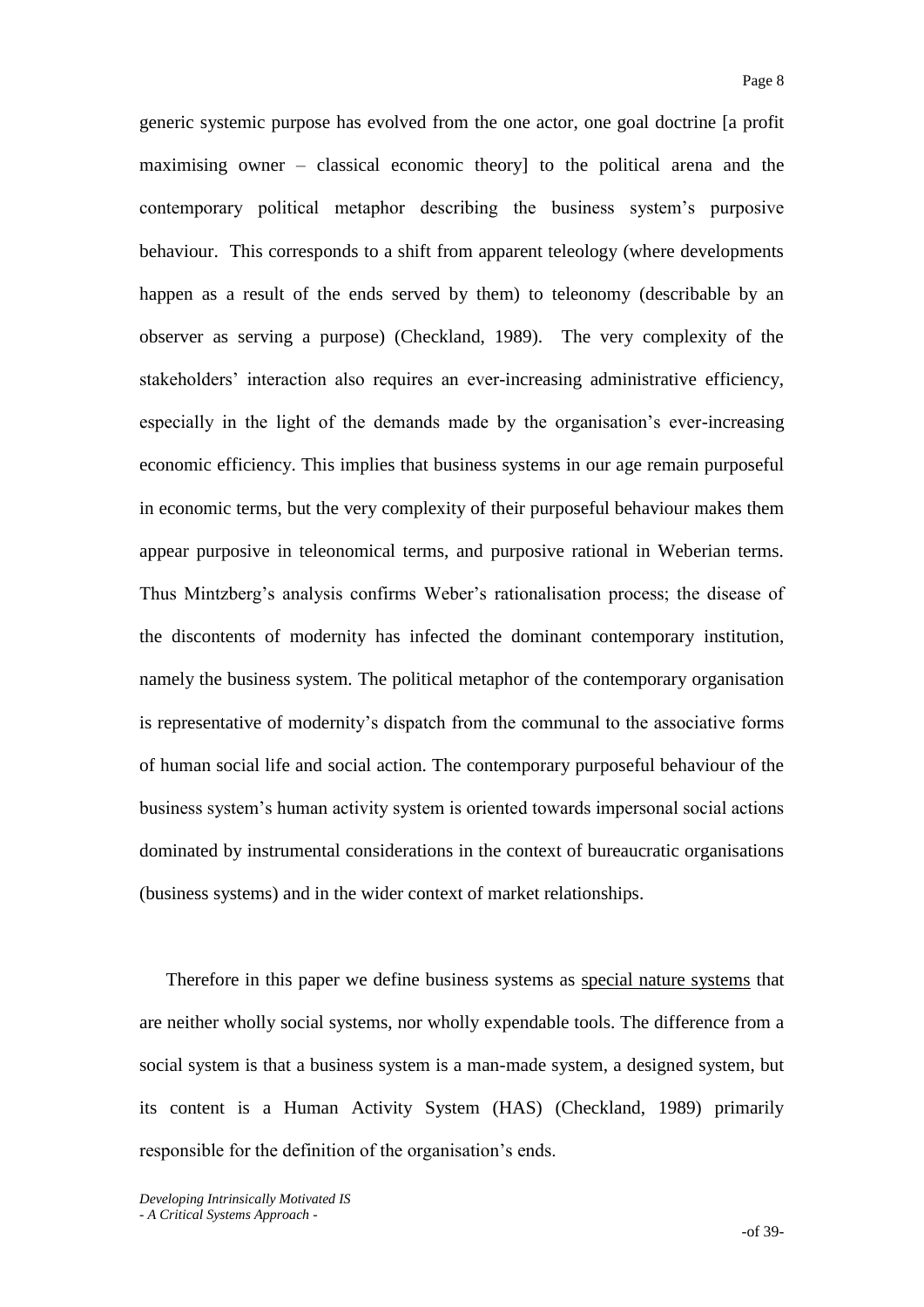The application of Habermas"s critical theory to management science, with the aim of developing a critical management science, is not a novel idea and draws initially on Mingers (1980, 1997) and subsequently on Jackson (1985, 1989, 1990, 1991), Jackson and Keys (1984), Keys (1988), Oliga (1989, 1992), Flood and Jackson (1991), Flood (1989, 1990, 1993, 1995, 1999), and Flood and Romm (1997). The novelty of the BSPA methodology proposed in section 4 lies in the linking of the organisational ideology with the stakeholders" knowledge-constitutive interests within the context of special nature systems, as explained below. Critical systems enquiry into the business system should aim at subjecting the system"s instrumental purpose(s) to the scrutiny of practical reason (Ulrich, 1983), namely the reason that helps us to determine what ought to be or ought to be done, expressed through coercion-free discourse (Habermas, 1984b) situations where the stakeholders" communicate actions are predominant over the strategic ones. In these particular situations the force of the better argument (Habermas, 1984b), in order to exist and be effective, demands a conscious analysis of the ideological process with a critical disposition (driven by practical reason). In this paper we define ideology as the process that feeds on human"s knowledge constitutive interests, though in most cases it appears to be independent of its inputs namely the interests of work, communication and emancipation (Habermas, 1989), and produces worldviews, shared realities, systemic functional integration and systemic purpose.

The ideologically produced business purpose(s), namely what an organisation exists to do and why (Campbell and Tawadey, 1989) limits the range (explicitly or implicitly) of strategic choices [the commercial–instrumental rational; namely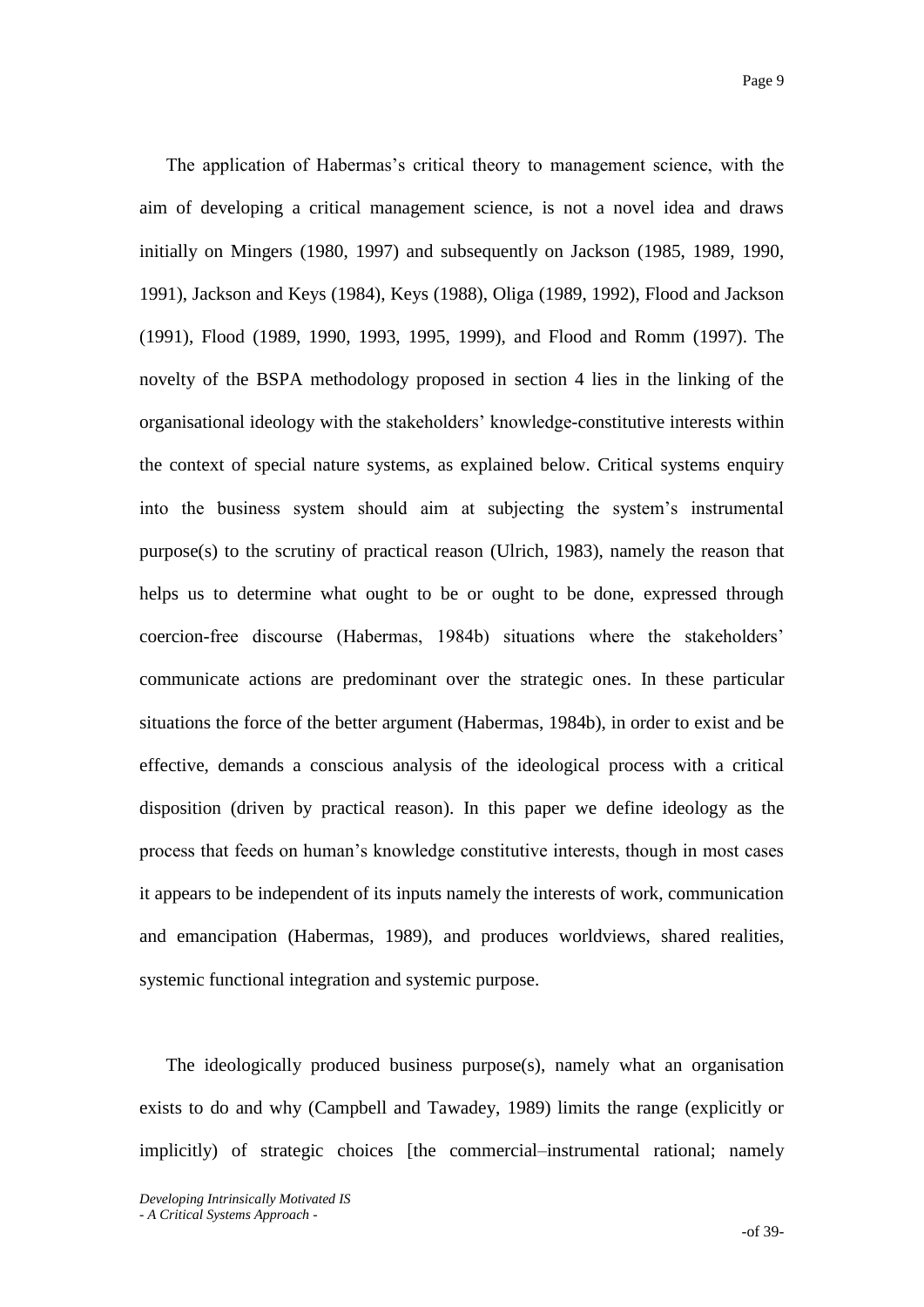strategic domain, strategic positioning and the type of competitive advantage (Porter, 1985)] that needs evaluating [information semiotics: syntactic, semantics and pragmatics (Habermas, 1984b)]. In addition, it limits the range of structure moulds (organisational design), function/process (value chain) as well as the semiotics of organisational information flow by restricting and/or conditioning the instances and the content of the stakeholders" communicative actions in the name of organisational autopoiesis (Mingers, 1995). The latter term refers to the business system"s ability to sustain its identity in an organisationally closed and structurally open manner; changes in the system"s components and their relationships (structure) do not lead to changes to its identity (organisation) or to its stakeholders' latent knowledgeconstitutive interest superstructure (from which it results).

Therefore a critical systems analysis paradigm, as a notional system, should minimise strategic actions, and should facilitate the business system stakeholders' (including the analyst) communicative actions to reach an understanding in regard to the business system"s purpose instead of only consensual action (Habermas, 1989). The stakeholders" effort to reach understanding through communicative action (Habermas, 1989) should concentrate on the search for the identification of their (ideologically produced) rationality limits. Stakeholders who are made aware of their rationality"s limits and causes, at a particular point in time in a particular situation, are equipped with the ability to overcome them through discourse where the validity claims raised for statements and norms are hypothetically bracketed, thematically examined and made meaningful under the force of the better argument, until they reach other limits in an ever-lasting bracketing/limit-breaking process. This continuous process of self-examination of the stakeholders' rationality's limits should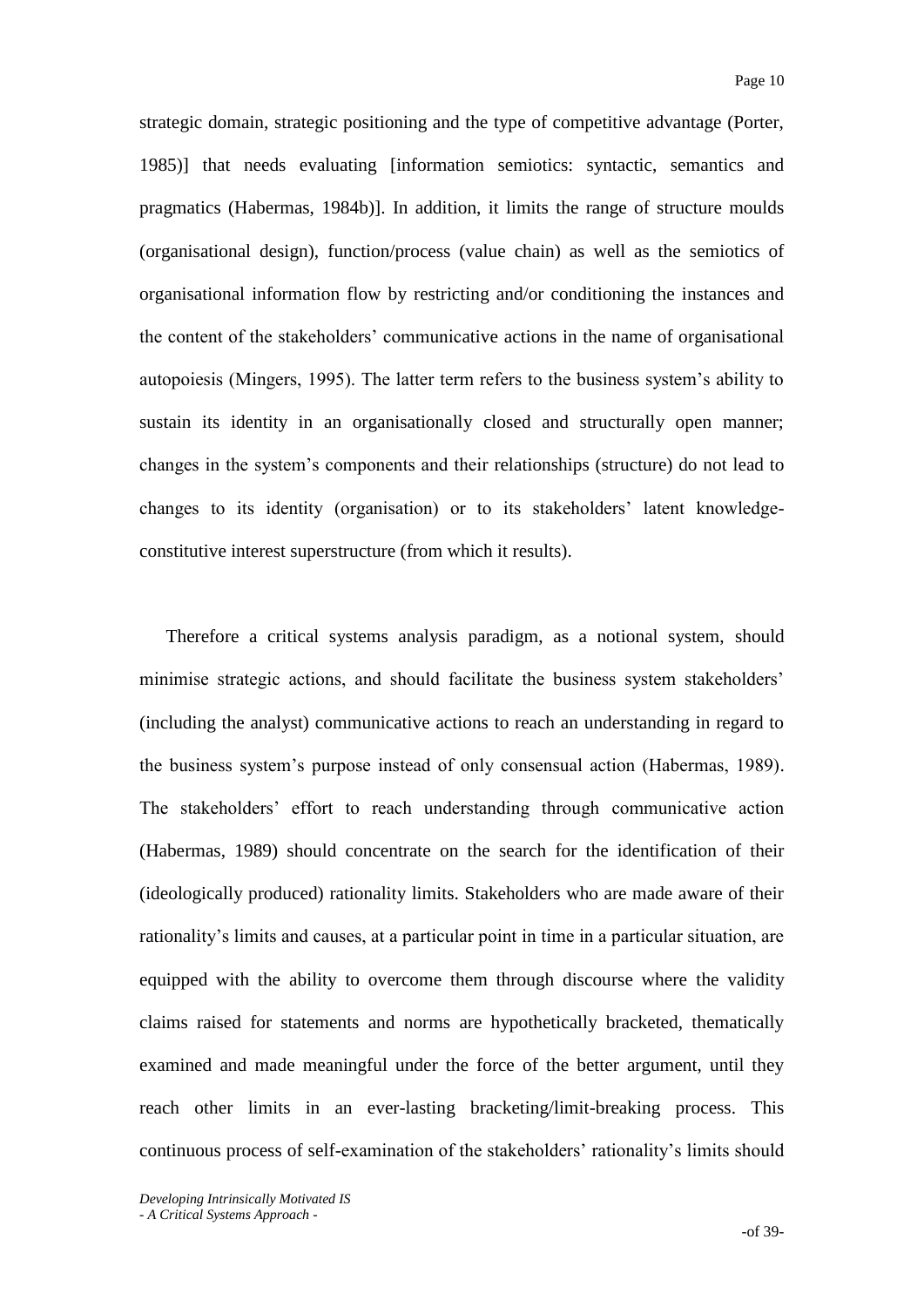be institutionalised in the form of an intrinsically motivated (Ulrich, 1983) Organisational Information System that will facilitate communicative action and at the same time record the sources of deception for further learning and understanding in different historical situations in the light of the stakeholders" individual/collective and organisational purposes. This is a very important issue that current Information Systems fail to address. For example Kling and Star (1998) observe that Enterprise Resource Planning systems (ERPs) are strong examples of information systems that are organisation-centred, rather than human-centred. Here functional systemic integration tends to take precedence over the purpose(s) of the HAS content.

# **3. A Categorisation and Evaluation of IS and Problem Solving Methodological Paradigms**

In this section we consider the major types of intervention undertaken in business systems, in the light of their purposefulness, on the basis of Habermas's knowledge constitutive interests. We argue that a natural relationship exists between the methodological paradigms of IS, systems, problem solving and critical systems.

Habermas (1989) distinguishes between human technical, practical and emancipatory interests. In systems development methodologies the information system is regarded as a subsystem that has to be optimised in reference to the business system"s systemic purpose; along with the optimisation of the other organisational subsystems identified. In other words information systems development becomes a subset of systems development. This amounts to greater sophistication in regard to the servicing of human technical interest.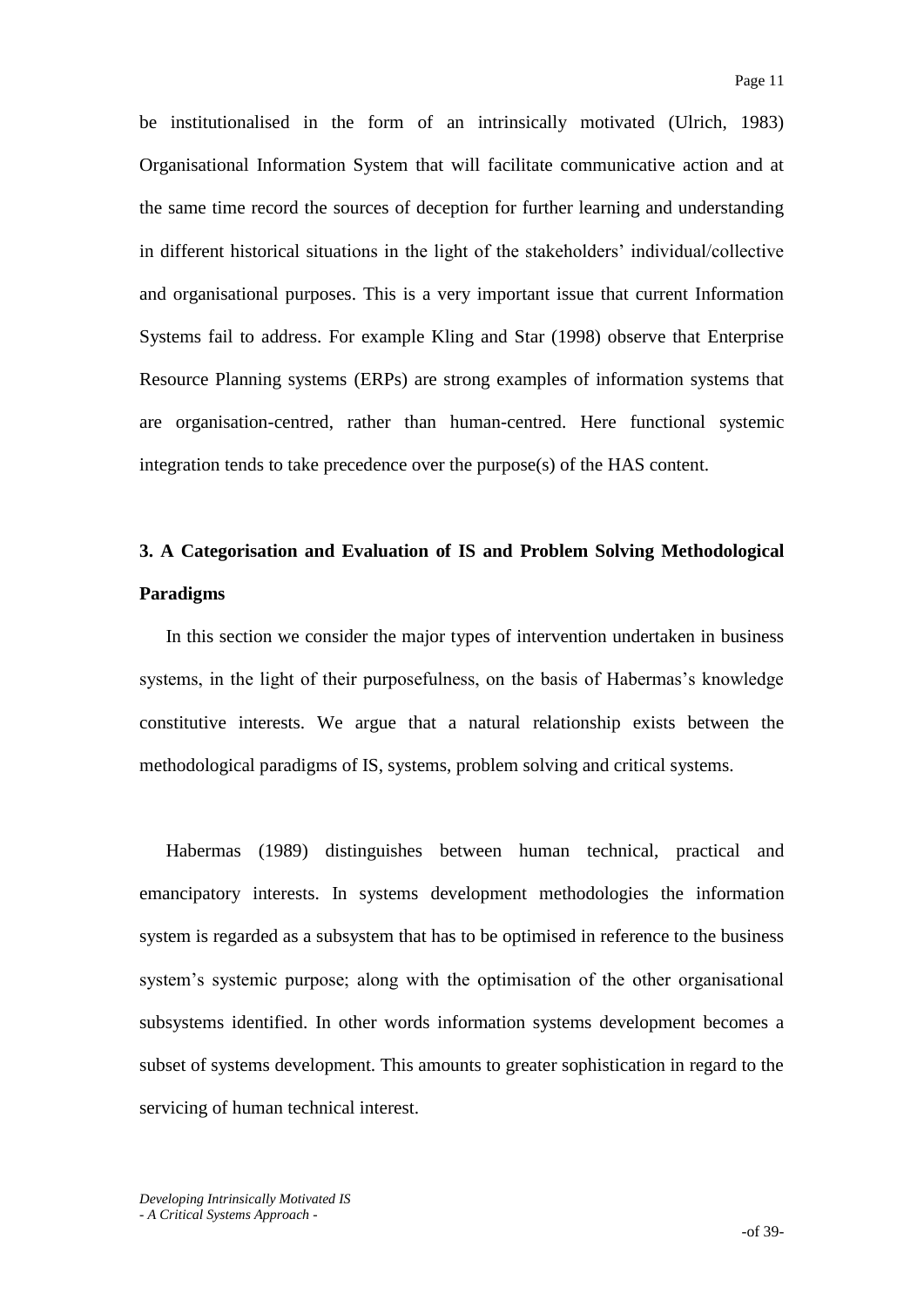Soft systems methodologies' obvious focus on the practical interest makes system development methodologies appear to be a subset of the problem solving ones. In other words, the soft systems methodologies seem to claim that one can optimise the operations of the organisational subsystems only if the stakeholders" perceptions regarding the definition of the organisational boundary are co-ordinated on the basis of the purpose(s) they attribute to the system.

The critical systems paradigm goes beyond the soft systems one by seeking the causes that produce perceptions and the process that defines perceptual exchange in the first place. The definition of organisational purpose is perceived to be the result of the resolution of organisational conflict, which is subject to the exercise of power in the form of coercion and false consciousness. Power itself, in this paper, is defined as the possession of and/or control over the organisational material and informational assets by organisational stakeholders seeking to maximise (in terms of their perceived utility function) and/or preserve their grip upon them. In this case the perception of a problematic area and the definition of the organisational system boundary is the result of a process of conflicting claims made upon organisational assets. This implies that material and informational assets have to be analysed in order to deal effectively with the causes of these shared perceptions prior to their exchange. In other words, soft systems problem-solving approaches become a subset of the critical systems problemsolving ones. The focus then on the emancipatory interest becomes the last link in the chain connecting the IS methodologies with the systems ones, and with the critical problem-solving ones. In other words, the Information Systems methodologies become a subset of the systems methodologies, that are a subset of the problem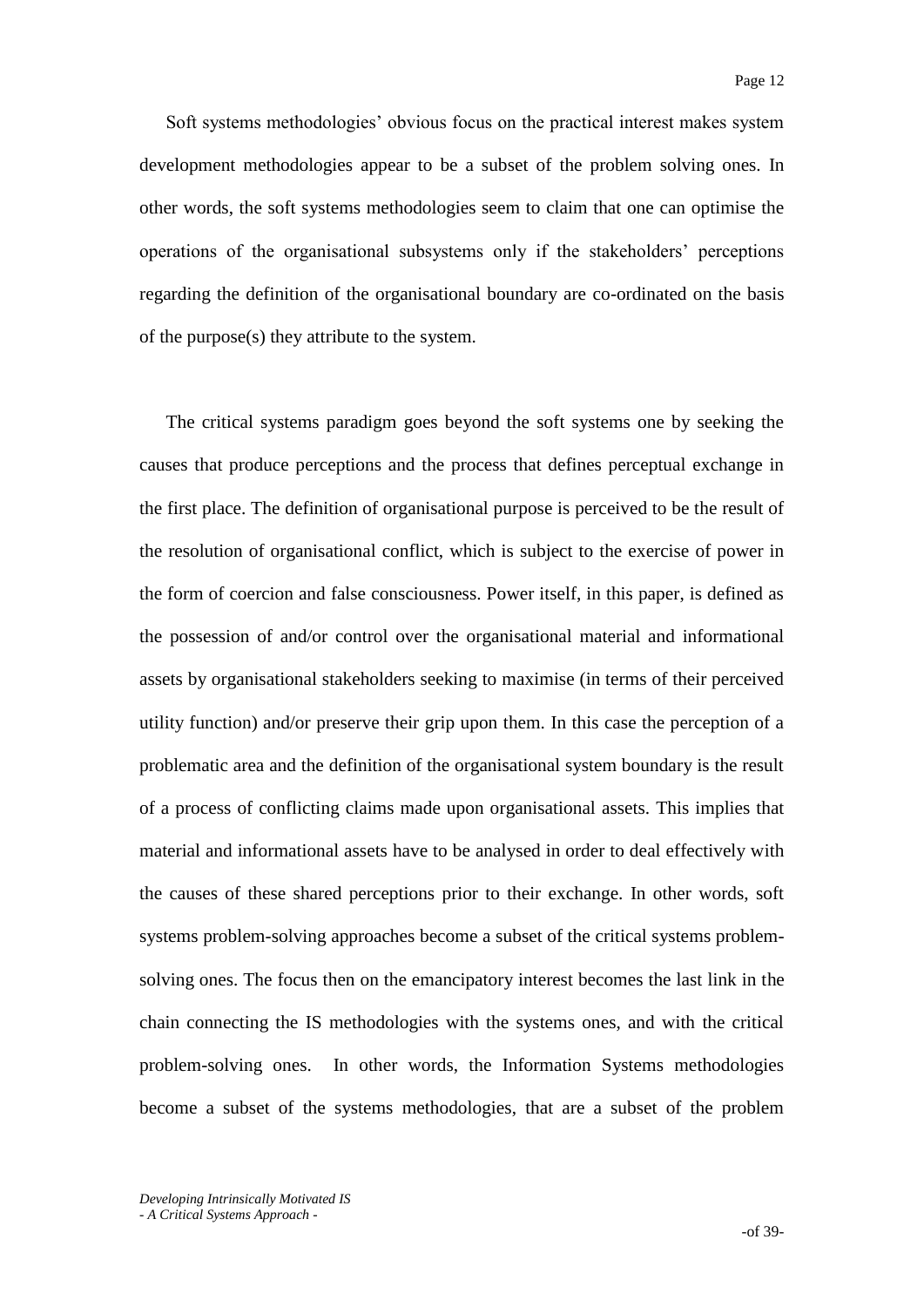solving ones, that themselves are a subset of the critical systems thinking ones (see Figure 1).



The link connecting IS methodologies to the critical problem solving ones implies a special link between the emancipatory interest and the other interests; the emancipatory interest becomes the superset that contains the practical one which in its turn contains the technical interest. Organisational IS development then, to fulfil the emancipatory interest, should focus not only on providing the system with processing power or enhanced control of its operations, but should also provide the system with information regarding the sources that motivate its HAS content, for continuous critical examination. This link becomes the core of the proposed methodology"s complementarism, like a set of Russian dolls. When one focuses on the emancipatory interest (the outer doll), one simultaneously deals at the systemic level with all its subsets (the inner dolls). This way one is able to deal with the organisation's emergent attributes such as the organisational systemic purpose in the light of conflict and coercion located on the organisational structure and functions.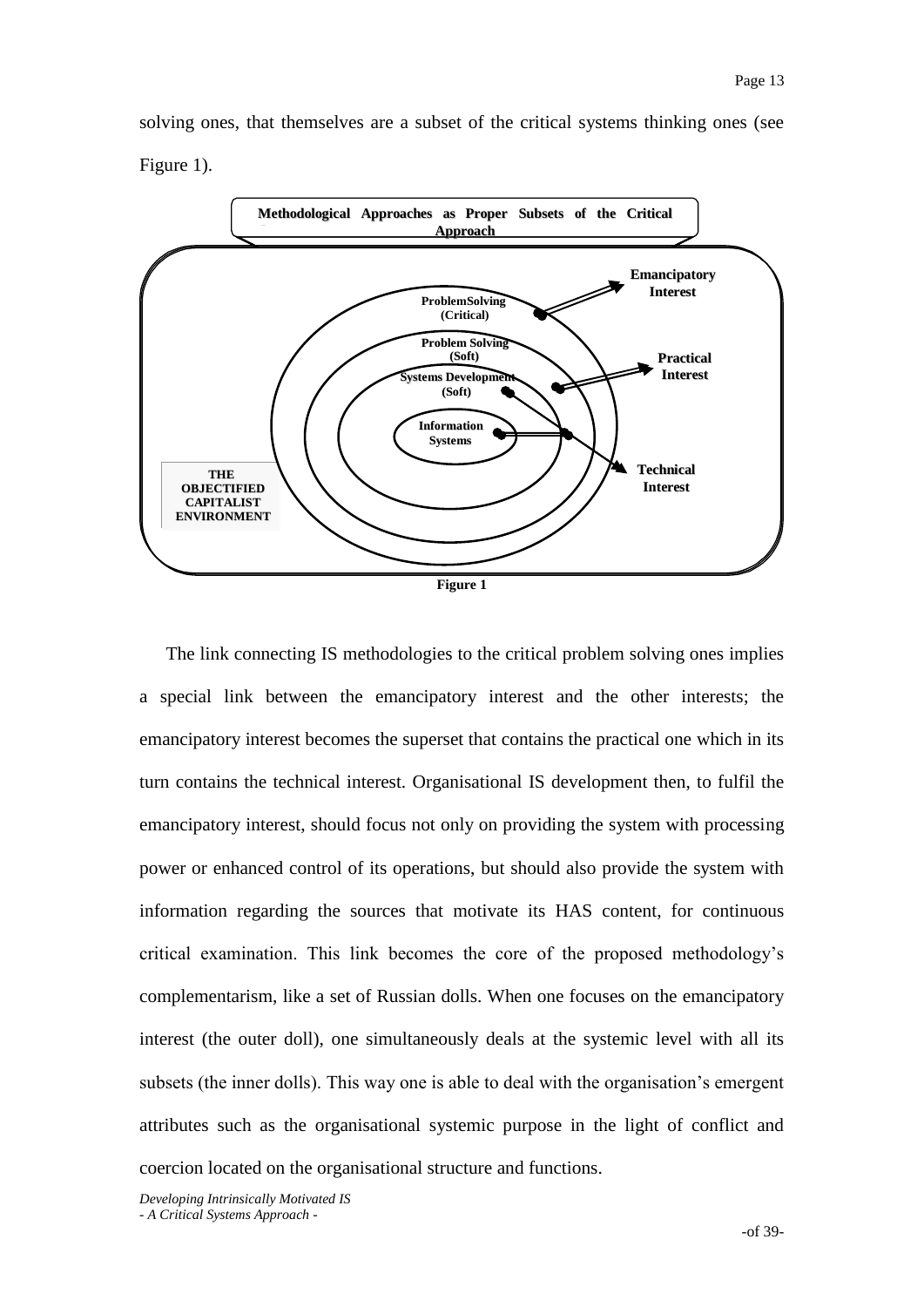Therefore we argue that the relevance of a critical problem solving methodology to IS development is that IS development should not be talked about solely in IS terms, nor even in systems terms or problem solving terms, but in more general critical systems terms. The decision to develop an organisation"s database system, for example, cannot and should not be justified only in Information Engineering terms (Martin, 1989). Nor can it or should it be justified only in business terms either, such as regarding the organisation"s competitive advantage, but rather in critical systems terms in the light of the organisation"s objectified environment. In critical systems terms we aim to answer first why such a system should exist in the first place; or better still why the business purpose demands the development of such a system. Kling's perspective of social informatics (1999) operates in similar terms to those of critical systems: what are the uses and consequences of the information system and its associated technologies within the institutional and cultural context of a particular business system that is embedded in a particular social environment?

According to Habermas (1987), the emancipation of the humans that make up a particular business system from false ideas (emancipatory interest) should be based on a communicative process that aims to reach a coercion free consensus (practical interest) regarding the definition of systemic purpose, structure and functions, in teleological terms (where purpose defines the organisational structure and functions). On the basis of the subset example above, we can argue that it is not enough to be effective or efficient, but it is necessary to be effective and efficient at the same time.

Critical problem solving methodologies such as Total Systems Intervention (TSI) (Flood and Jackson, 1991) advocate the selection of different methodologies, under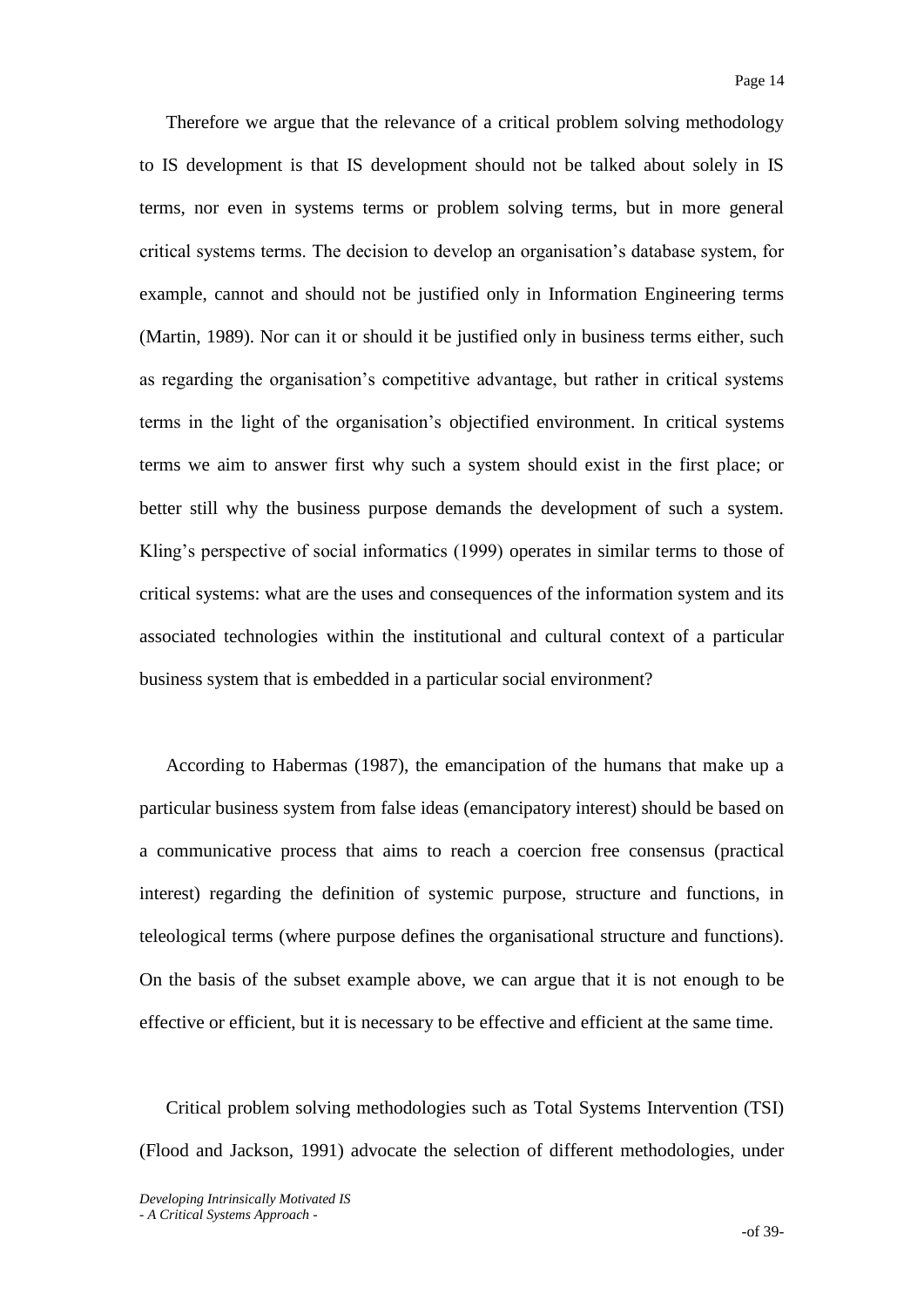the concept of methodological complementarism. But the approach of Flood and Jackson seems to be impracticable and flawed in critical systems terms because it is based on the rather reductionist distinction between means and ends (technical, practical and emancipatory interests). This results from the reductionist focus of the methodological paradigms explained earlier; paradigms that are drafted in to dissolve organisational complex-coercive relationships (Flood and Jackson, 1991).

From the above we conclude that we need a total (integrated) solution for the analysis of the business systems problematic, instead of fragmented ones that, at best, are pieced together in a cut and paste manner where problematic areas are made to fit existing methodological paradigms. This solution should lead to the development of human-centred systems that encompass and institutionalise the analysis of the complexity of a special nature system and its purposeful behaviour, with a critical systems disposition that aims to achieve human emancipation through the development and institutionalisation of an intrinsically motivated information system.

### **4. A Conceptual Solution to IS Development Failures**

In the previous two sections we attributed contemporary IS development failures to the fact that IS methodological paradigms do not make provision for the thorough analysis of the most important aspects of the organisation, namely its special nature, power relationships and subsequent conflict, and most important of all its systemic purpose.

Therefore we argue that, in Critical Systems Thinking terms, contemporary information systems do not produce meaningful knowledge. Conceptually, we argue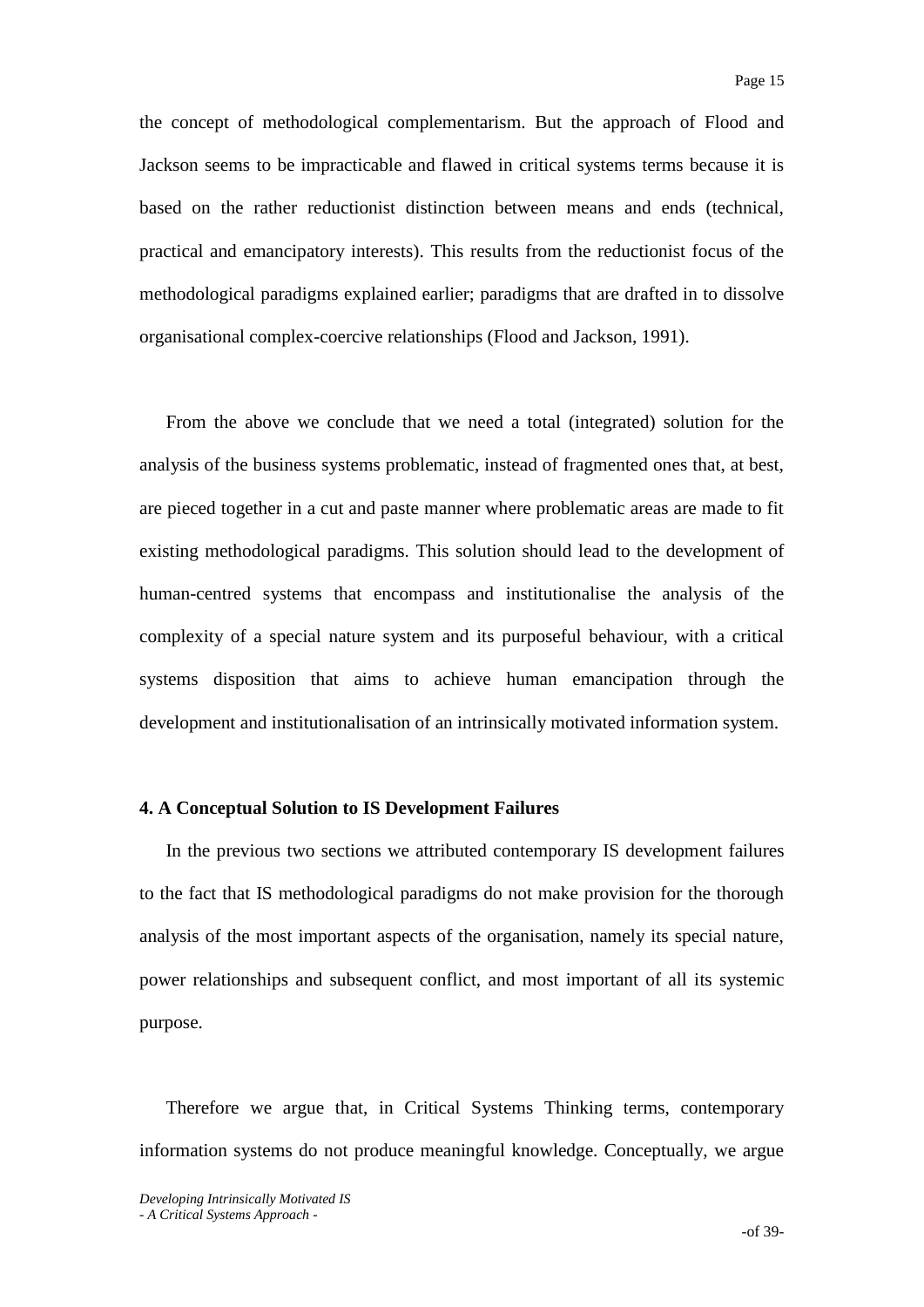that any solution to the above problematic must include the analysis of the business purpose as an a priori condition to determining the appropriate information systems to be developed. Though, in conceptual terms, this explicit or implicit inclusion of the reference to business purpose is not a novel idea in IS development, no solution in terms of methodological paradigm has been developed to tackle the above problematic.

The most difficult step in the analysis of the systemic purpose is the definition of the system"s boundary and its strategic positioning (purposefulness expressed as the commercial rationale) in the light of organisational power and politics. This type of analysis introduces the analyst to "uncharted waters" that generate enormous variety in epistemological terms. Thus it becomes essential to adopt complementarist thinking (Flood and Jackson, 1991), namely the reconciliation of paradigm incommensurability at a meta-theoretical and meta-methodological level.

In this paper, theoretical complementarism at a meta-theoretical level, which implies methodological complementarism at a meta-methodological level, is deemed as essential in order to tackle the above variety problematic in a critical and systemic manner. This must be achieved through an analytical framework that does not act as a simple selection mechanism between different existing methodologies made to suit particular problematic areas, but instead exhibits emergent properties that must depict homomorphically different (ideologically produced) organisational power forms. Contemporary business problematic areas exhibit emergent properties that cannot be tackled by existing methodologies, including TSI and Critical Systems Heuristics (CSH) (Ulrich, 1983). These emergent properties can be defined as the different forms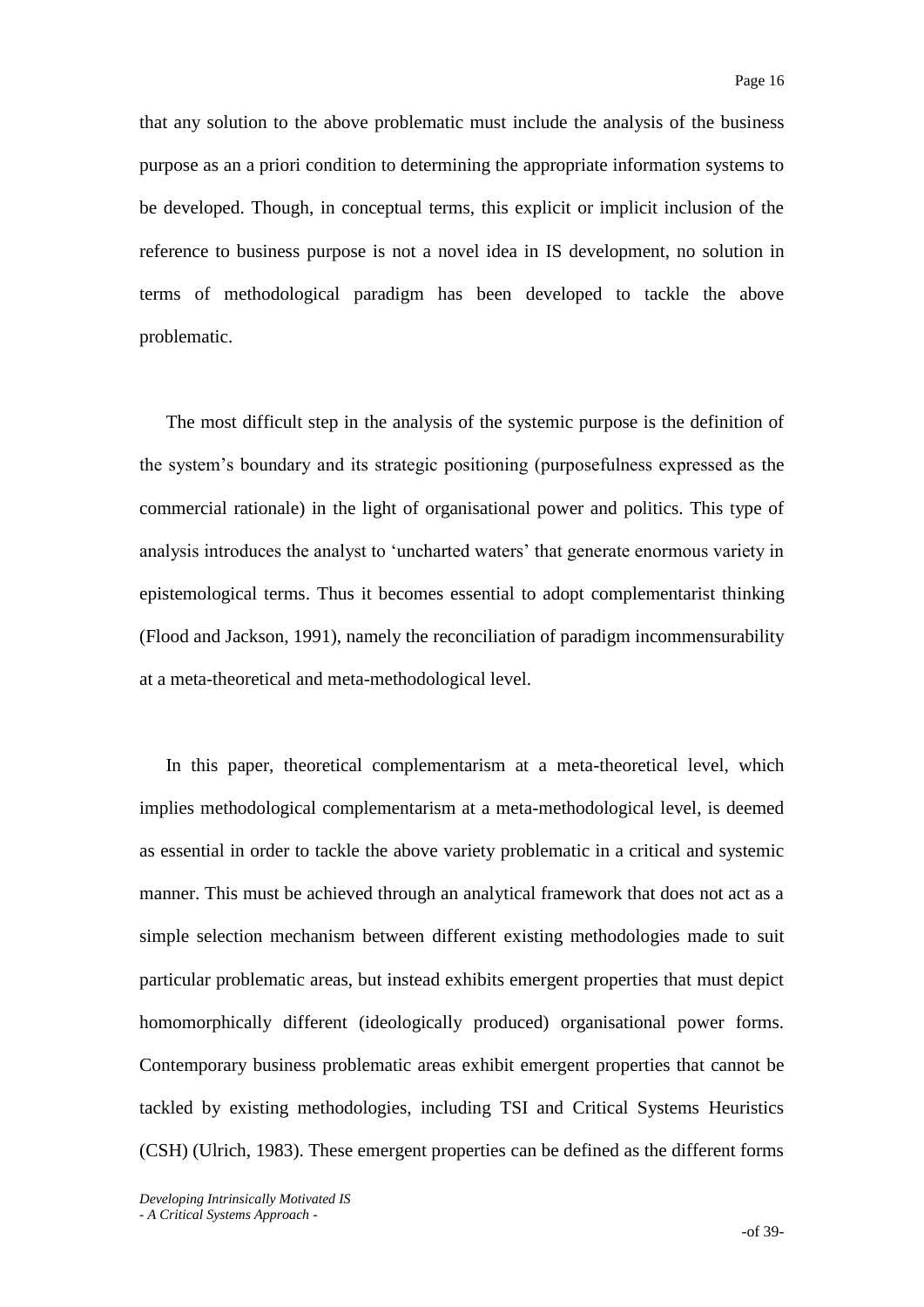of power that have penetrated every aspect of the lifeworld, originating from the stakeholders" organisational material and/or informational interests, possessions and/or control (current or intended). If the variety generated by the different power forms is not dealt with a priori in a complementarist, critical, systemic and rigorous manner, this will introduce reductionism into the critical systems field, by reducing the organisational problematic areas into inadequate made-to-fit methodological models. In the age of the knowledge-based society (Drucker, 1993), where technical tasks are becoming ever more complex, co-operation, learning and understanding become essential for the survival of Western business organisations, because knowledge itself is locked into the heads of the knowledge workers. Forms of power expressed as ideological constraints, false consciousness, and coercion inhibit the productivity of the knowledge-based worker by introducing noise into the organisational information system communication channels. Instead these communication channels should convey new ideas, learning and understanding aimed at reaching a coercion-free consensus in regard to the business system"s instrumental and social purposes.

This implies that the solution must draw on a wide variety of disciplines for its theoretical base. These must include: strategic thinking in order to deal with the organisation"s commercial rationale; organisation theory in order to deal with the organisation"s structure and process; economics in order to deal with the organisation"s transaction costs; sociology and psychology in order to deal with the stakeholders" purposeful behaviour at the individual, organisational, and social levels in systemic terms; general systems theory and cybernetics in order to deal with the organisation"s overall functional integration in terms of its purposefulness and in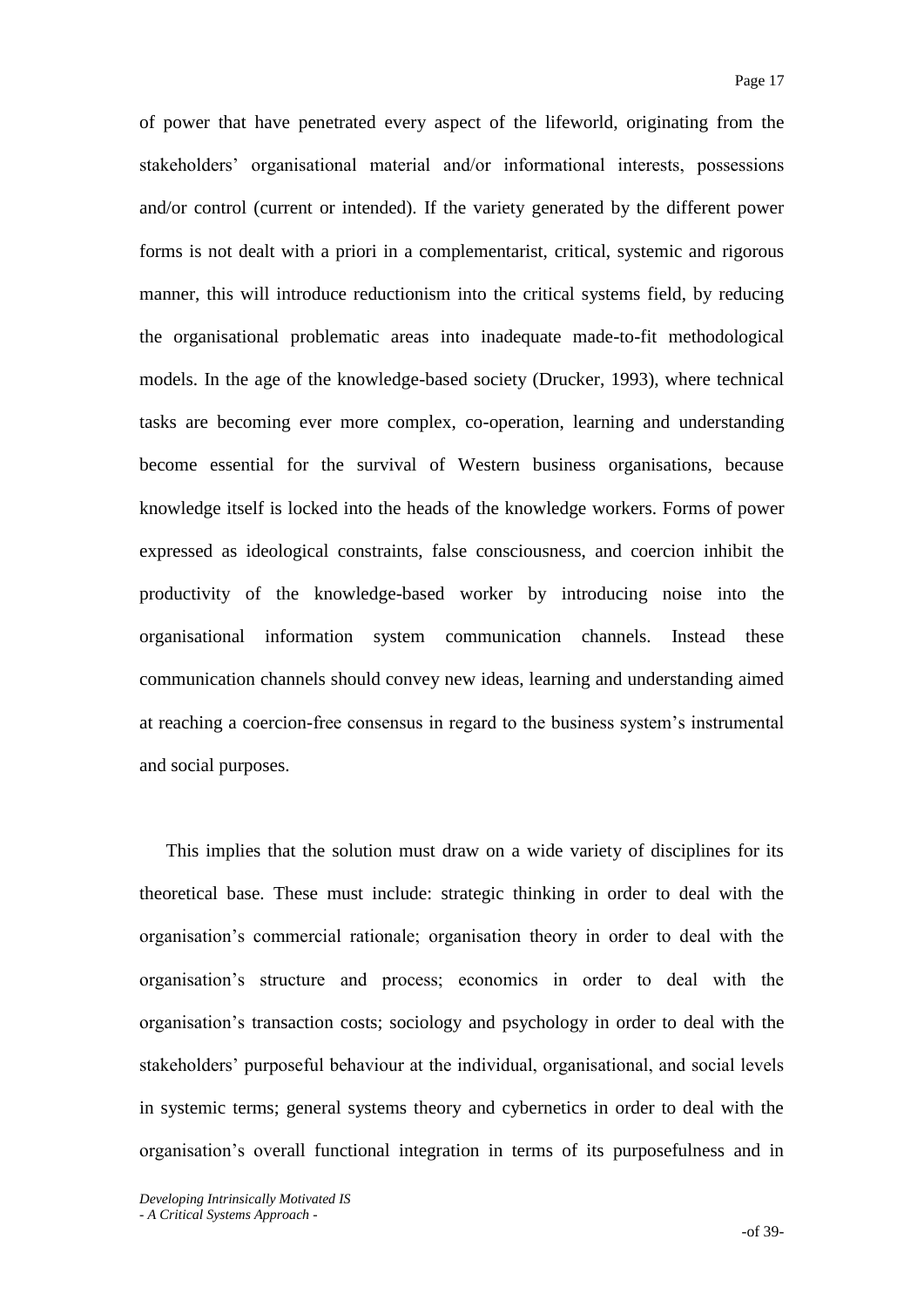terms of its viability, overall cohesiveness and synergy; soft systems thinking, critical systems thinking, philosophy and fuzzy logic in order to deal with the complexity of the perceptual nature of the stakeholders" purposeful organisational behaviour at the individual, organisational and social levels in the light of the ideal of human emancipation; and Information Engineering (IE) in order to deal with the physical development of an intrinsically motivated organisational information system.

In methodological terms, the new methodology must be based on the same complementarist principles as the theoretical one, and must be guided by Habermas"s classification of knowledge constitutive interests/methodological paradigms. Information Engineering, soft systems, and critical systems methodologies are the methodologies on which the new methodological solution draws most, but it should not share IE"s positivist, managerialistic connotations. IE is nevertheless a complete IS methodology, while soft systems recognise human purposefulness and subjectivity and the limitations of human perception. Critical systems thinking can "connect" soft systems and IE in a complementarist manner through the application of critical science, "the science of emancipation from hidden presuppositions" (Flood, 1990), with a systems perspective. This way organisational information systems could produce meaningful knowledge about the stakeholders" ideological constraints by linking the inputs of the ideological process, namely their organisational material and informational interests, with the ideological outputs, namely the stakeholders" worldviews, shared beliefs, value systems, information system semiotics, and the business systemic purpose itself at the level of the stakeholders' interaction.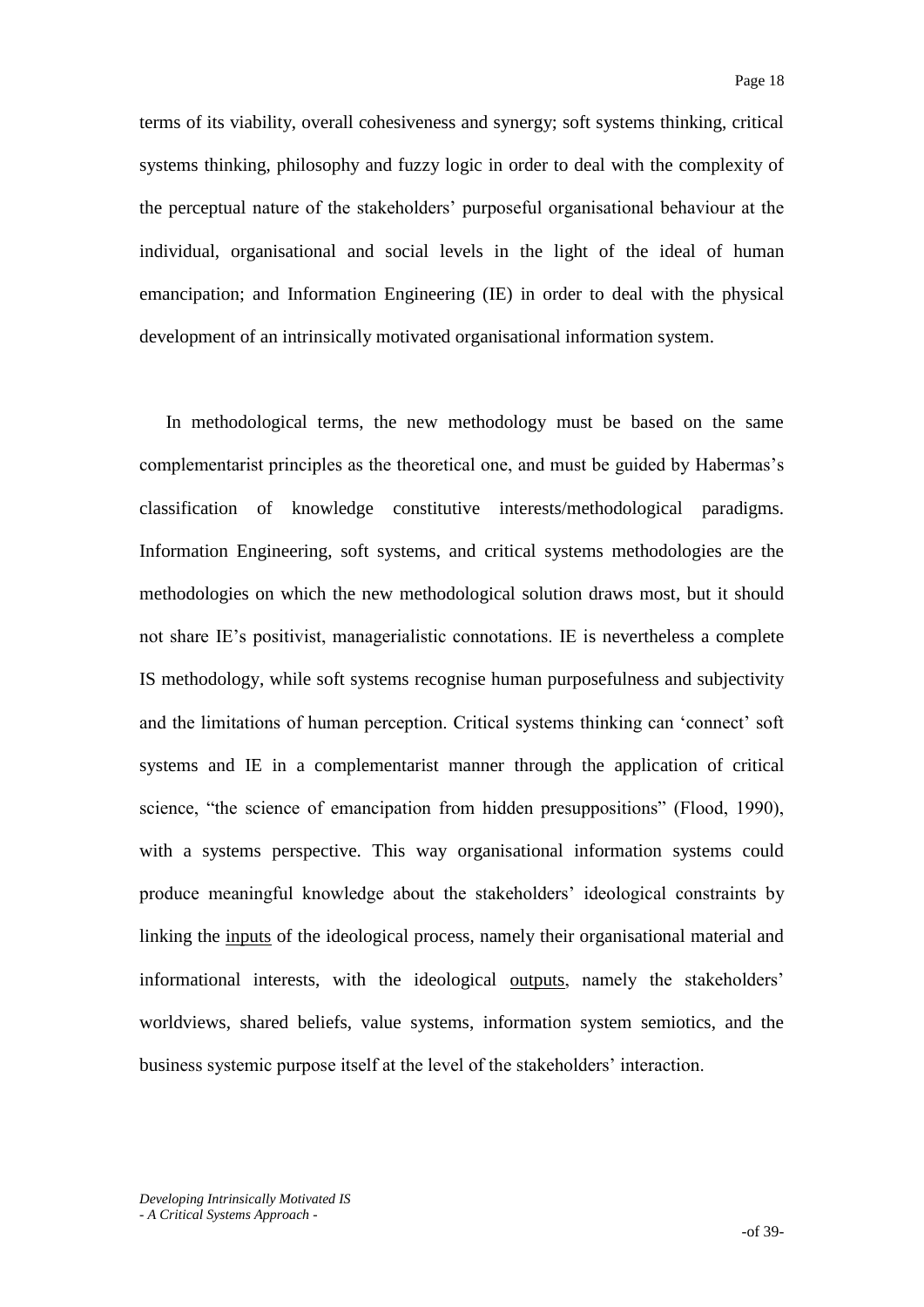The outcome of the ideological process might have two facets: a positive one (class-consciousness) and a negative one (political and/or coercive). The positive side of the ideology (an autopoietic process) provides a social group, an organisation, or the society itself with unity in perceiving the social world. In addition, it provides a HAS with homeostasis, cohesiveness, synergy and orientation in regard to pursuing technical and social goals, and with a framework for perceiving and solving problematic areas. The negative side of ideology (a pathologically autopoietic process) helps to legitimise a dominant political force. It resists social change, and can be used to distort communication systematically, thus creating false consciousness about the reality of the social world. Organisational mission (purpose, strategy, company values, standards and behaviours) is the product of organisational ideology. Thus the analysis of the ideologically produced purpose will have to precede the organisational systems development. In addition the information systems produced in this manner will only produce meaningful knowledge to the extent that they are ideology-related.

Therefore, we have developed two novel concepts in order to explain what has to be done to develop information systems with the type of meaningful knowledge mentioned above. These are the Steady States Range (SSR), and the Overall Organisational Entropic Number (OOEN). The SSR is defined as one or more stakeholders" ideological limits, depicted diagrammatically as a straight line extending between a plus sign, representing a stakeholder"s identification with a particular organisational ideology, and a minus sign, representing a stakeholder"s rejection of a particular organisational ideology. Intermediate states are allowed. A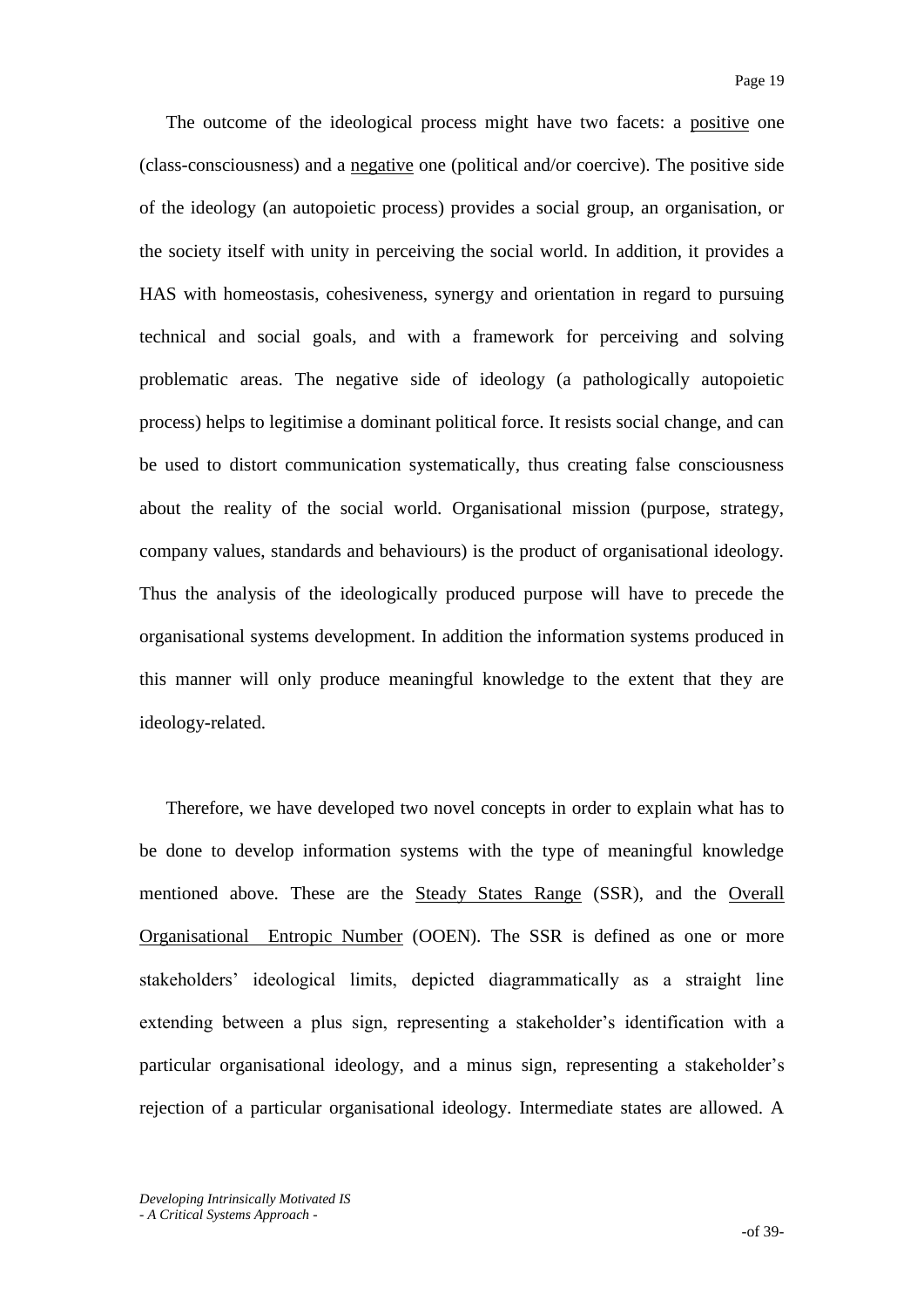stakeholder"s perception of problematic, solution and action is made meaningful within the ideological limits.

The organisational ideology is expressed by the ideology of the Chief Executive Officer (CEO) of the business system; "system five" in cybernetic terms (Beer, 1979). The CEO is, or at least he/she should be, the embodiment of the system"s identity; the person responsible for the systemic management of the organisation, who provides the organisational system with closure (Beer, 1979). In the ideal case, for example in an organic organisation (conflict-free) operating with democratic processes, he/she is the embodiment of organisational identity. The quantification of agreement or disagreement between the members of the management team is performed against system five's SSR, measured on a fuzzy scale that we define as the Management Cohesion Index (MCI).

The OOEN is a measurement of the organisational entropy (Flood and Carson, 1993) that originates from the stakeholders" perceived and fuzzy material and informational conflict for the control of the organisation"s material and informational assets located upon the organisation"s value chain (Porter, 1980).

Porter"s value chain concept was chosen here because it represents the business organisation as a system. The value chain is a theory of the firm (Porter, 1985) that views the firm as being a collection of discrete but related production functions, if production functions are defined as activities. The value chain formulation focuses on these activities" systemic integration, coordination and synergy, defined, in non-linear terms, as the value added that exceeds the sum of individual activities.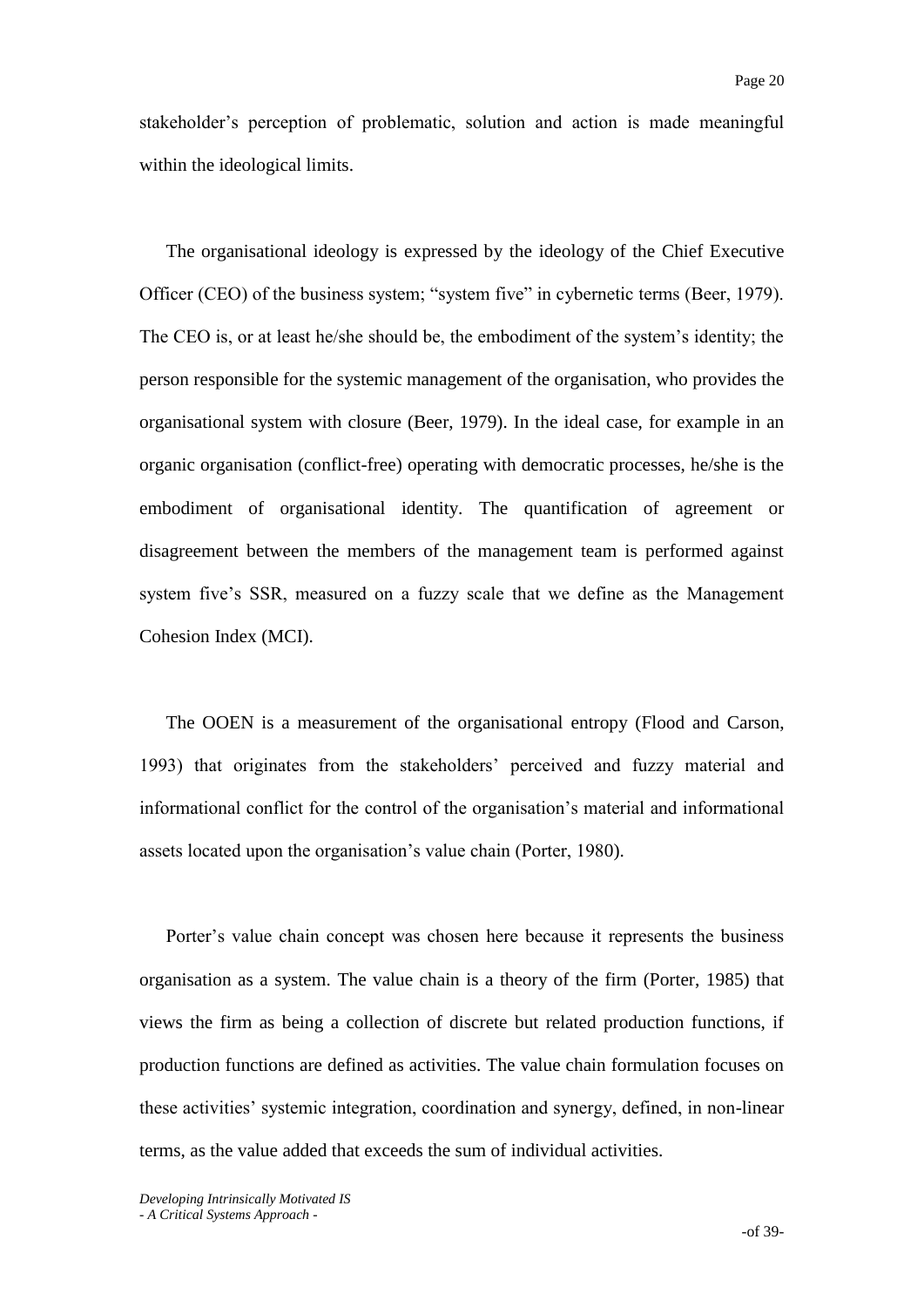The value chain concept helps us to locate the stakeholders' perceived conflict as the control overlap over the possession of one or more value chain activity(ies)/task(s) and the organisational material and information assets assigned to those activity(ies)/task(s). But most important of all the value chain framework enables us to assess the systemic implications of the organisational conflict itself as a source of organisational entropy that threatens systemic integration. The control overlap areas themselves are regarded as the areas where organisational entropic trends are developing, namely areas where systemic uncertainty and disorder develop.

In other words the OOEN measures the degree of uncertainty and disorder to which systemic integration is subjected by the overlap areas. The measurement of organisational conflict, located in the control overlap areas, is used for the development of an organisational entropic monitoring system. This is based on the product of the measurement of the overlapping claims made upon the organisation"s material and organisational assets and the number of the stakeholders who make a claim on a particular asset. The control overlap areas are regarded as the product of conflicting motivational forces representing the stakeholders' intentions to control, possess, and/or defend existing control or possession, over organisational material and informational assets. The degrees of control sought (full or partial), plus the time length of the conflicting motivational forces, namely the subjective time horizon over which those motivational forces demand gratification, define the intensity of the conflict itself.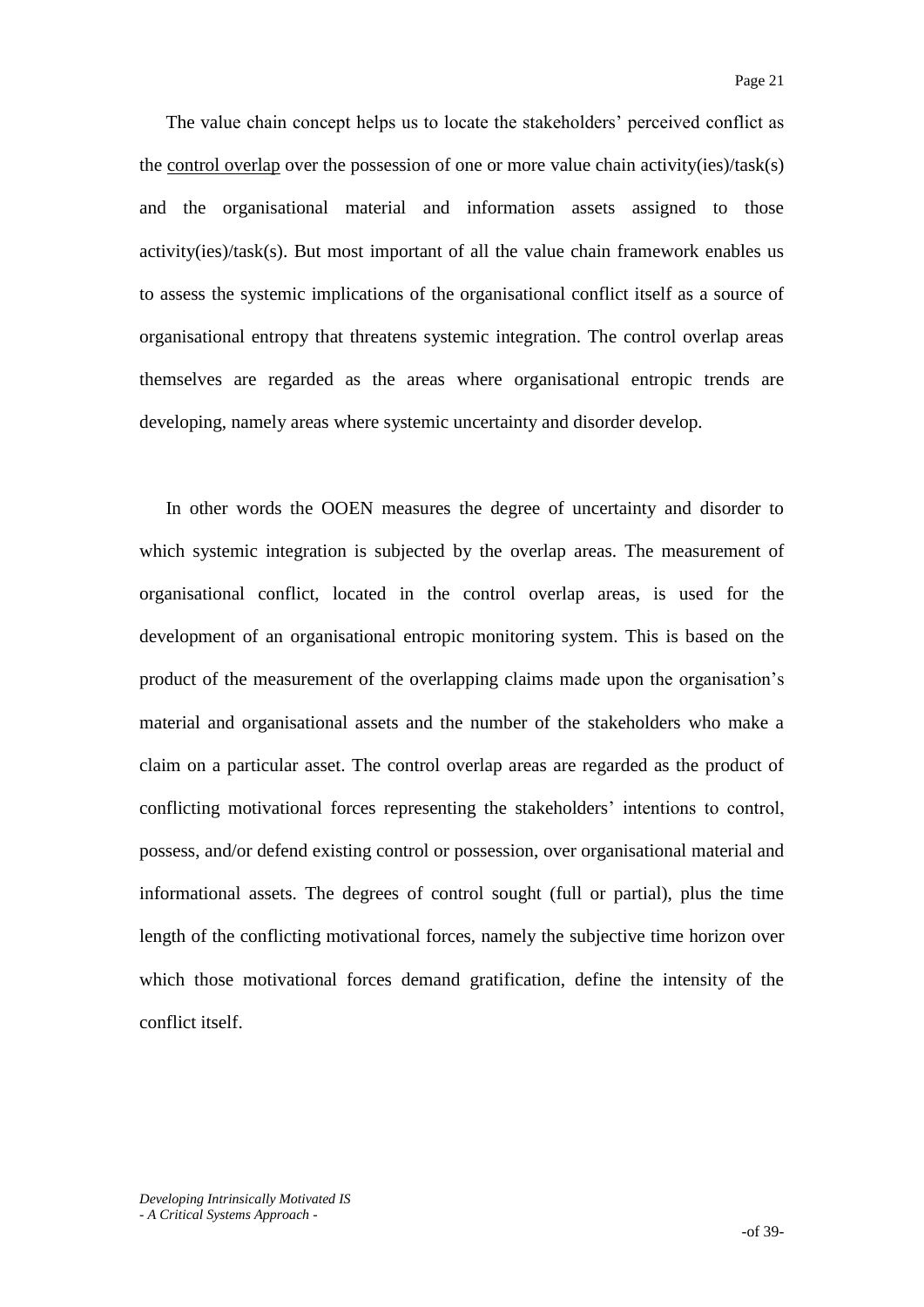Both the SSR and the OOEN are measured and compared based on a fuzzy rule

(shown in Figure 2), which expresses our bias about what a solution needs to look





*Developing Intrinsically Motivated IS - A Critical Systems Approach -* In addition, in the fuzzy rule we implicitly express our bias that the ideological process"s outputs, namely the organisational value system, shared realities, cultures, worldviews or Weltanschauungen and beliefs, that tend to appear as independent ideas, originate from material and information interests produced by the ideological process. Further, the fuzzy rule expresses our bias that in the contemporary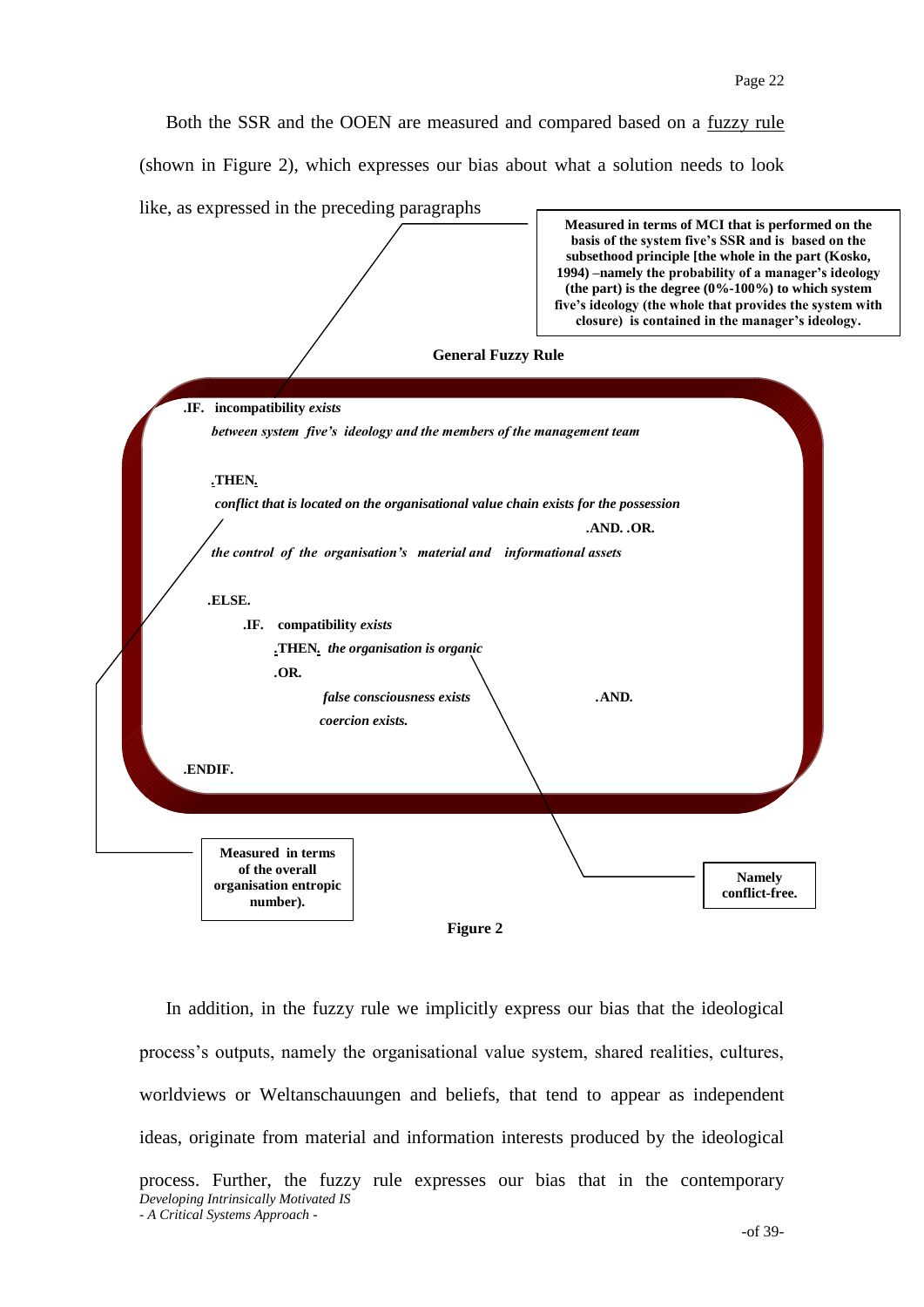organisation environment, described by the political metaphor, the value chain"s conflict areas are the areas where the stakeholders engage in power relationships. In the conflict areas the most powerful stakeholder not only possesses and/or controls organisational material or information assets that are disputed by other stakeholders, but is also better positioned to control the ideological process"s outputs due to this possession and/or control of ideological inputs, thus leading to the subjection of the other stakeholders. This implies that human emancipation and the resolution of conflict is only possible, in critical systems terms, when the stakeholders are made aware of the link between the ideological process"s inputs and outputs in terms of their material and information interests as well as in terms of the origins and the effects of the conflicts over them.

In epistemological terms the fuzzy rule implies that the analysis of organisational ideology leads us to the identification of possible conflict of material and informational interests, power relationships, perception standards (Weltanschauungen), as well as information flow semantics and pragmatics. The importance of information systems as having a mediating role in organisational discourse has been recognised elsewhere (Lyytinen, 1985; Lehtinen and Lyytinen, 1986). Therefore their construction entails a consideration of the communicative purpose of the information system in an organisation, which is potentially subject to all the influences that we have been discussing. Unfortunately, as Lehtinen and Lyytinen admit, this "does not lend itself easily to formal analysis", although they and co-workers have endeavoured to use illocutionary logic (speech acts theory) for this purpose (Auramäki, Lehtinen and Lyytinen, 1988). Our approach here is a fuzzy one, based on reflection, discussion and negotiation, rather than a formal one.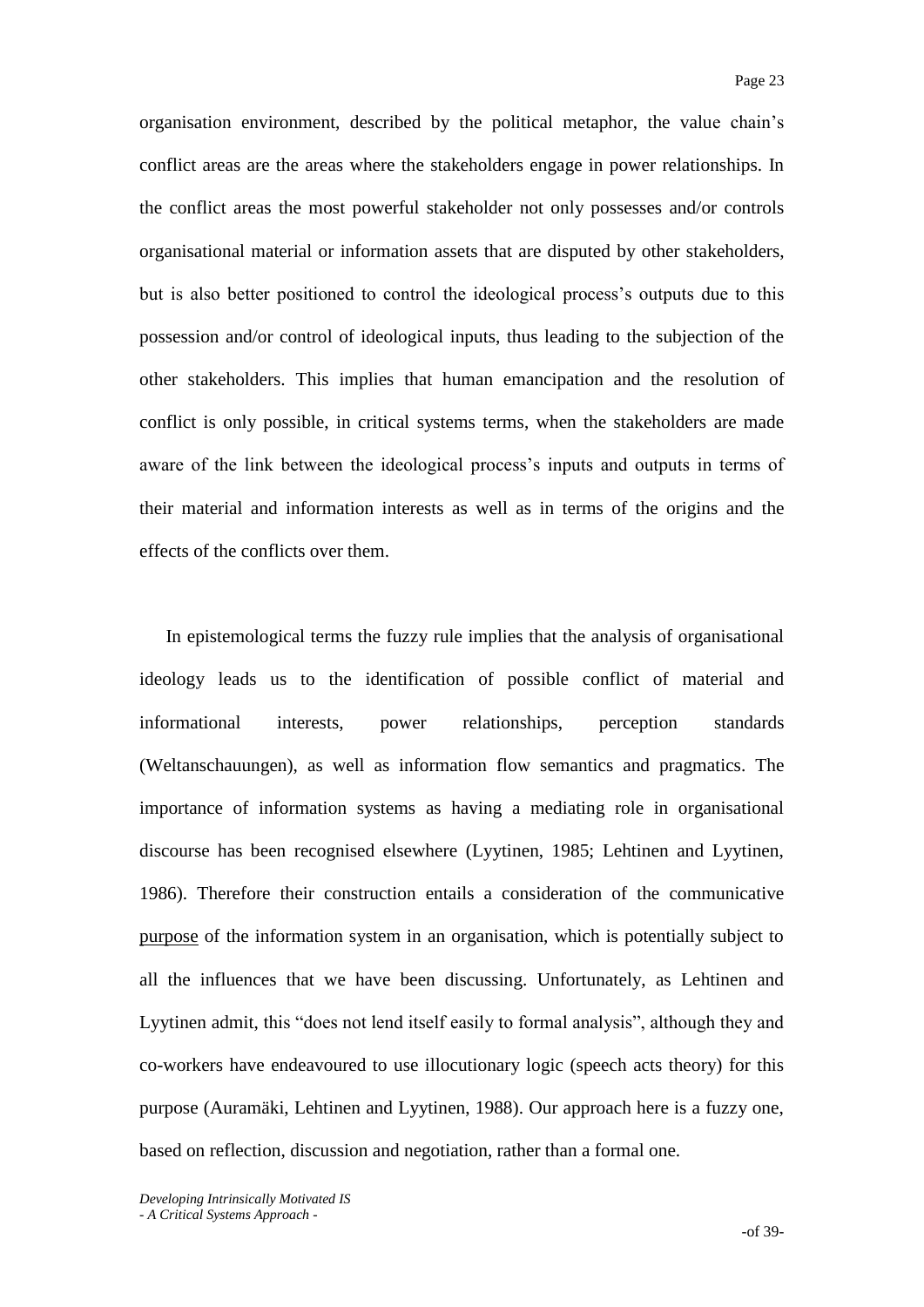The stakeholders" reflection on their ideological limits, in terms of their organisational material and informational interests, aims towards creating the necessary conditions for building a coercion-free consensus between the stakeholders for the definition of the business purpose itself. Increasing entropic trends feed on the stakeholders" overlapping claims, and severely limit the co-ordination and synergy of the organisational activities. Intense conflict can threaten the organisation"s very viability. A coercion-free consensus leads to a situation where the sources of increasing organisational entropic trend over the medium to the long-term are reduced until the very process that leads to reaching coercion-free consensus, namely the process of ideological self-reflection, becomes institutionalised.

We now use the SSR concept to consider what happens when the socialisation mechanisms of the dominant organisational ideology have failed to socialise all the stakeholders, and organisational conflict surfaces. If the organisational ideology cannot evoke natural identification, then cohesiveness and synergy would be achieved through coercion. The ability of the dominant stakeholder to threaten with losses of rewards or social rejection will evoke conformity. But in this case lateral forces develop which become apparent as they gain in power. These forces might lead to organisational cleavage, where two or more opposing forces, expressing different ideological positions or conflicting interests, are fighting to control the organisational material and informational assets, in order to define the organisational purpose(s) for their own benefit. The organisational steady states range then would be located between the plusses of the conflicting ideologies, because the equilibrium achieved will have to be acceptable to at least one of the conflicting ideologies. A stakeholder's perception of a problematic area and the domain of solutions for the perceived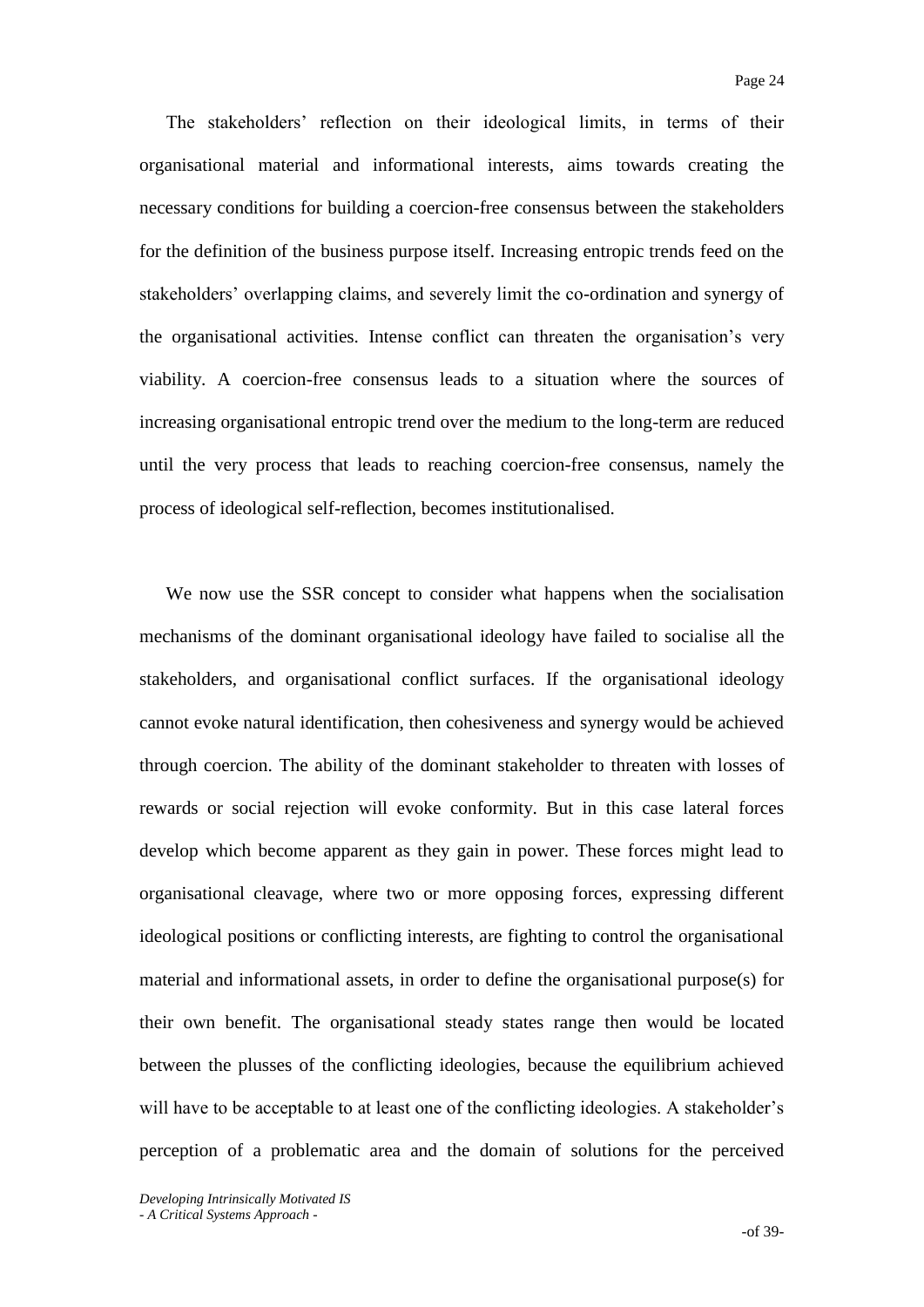problematic areas will be located between the ideological limits as well. Solutions or spontaneous activity positioned outside the ideological limits will demand the termination of the ideology itself and will be resisted. An organisation"s steady states range, where there is ideological cleavage, can be depicted as in Figure 3.



The ideological range of conflicting forces is inversely related to the forces' power bases and inversely related to the degree of group cohesiveness. The more strongly a group identifies with an ideology, and the more it can enforce that ideology the less it needs to create new structures and functions. In other words strong ideologies have a tendency towards the pathological form of organisational autopoiesis that excludes any critical probing into the ideological inputs and outputs. Figure 3 implies that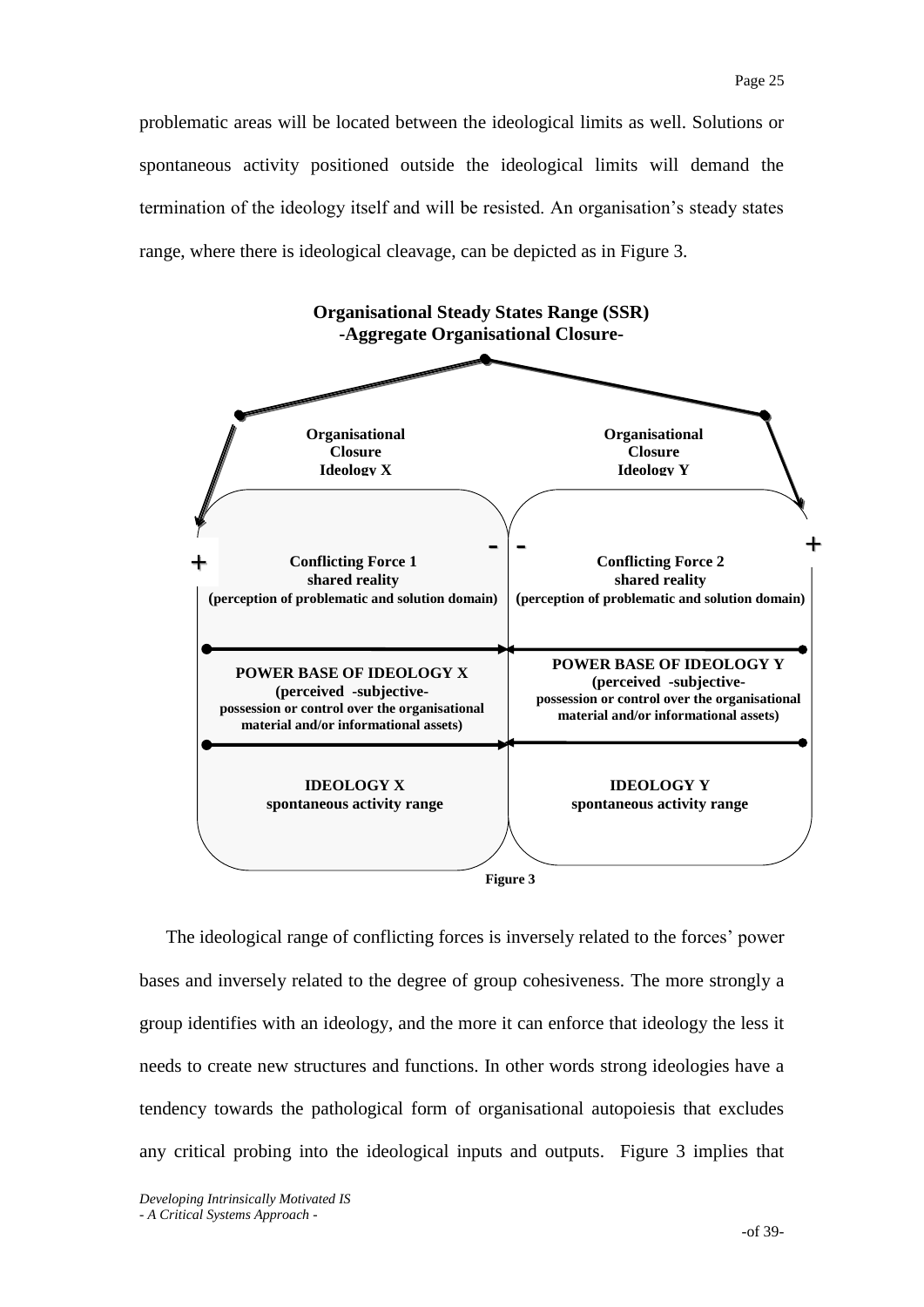when two ideologies conflict, the steady state achieved becomes unstable because the range within which it can be located increases, as does the probability of the creation of new organisational structures and functions/processes. Hard systems methodologies that assume that the organisation functions as one (unitary metaphor) ignore the whole of the SSR when lateral conflicting forces exist. Soft systems methodologies that acknowledge the existence of these forces, but take for granted that by merely acknowledging them they can strike a compromise, or dissolve them, are flawed, for two reasons. Firstly a compromise might not be possible, and secondly in the case where one force developed as a reaction to the other, then the solution (a new steady state) might lie beyond the existing SSR. In other words a "solution" might demand the dissolution of both forces because if the reaction force exists only to oppose action then it feeds on the action itself. Finally, any methodologies that do not examine the material and informational power bases of the forces ignore the sheer length of the SSR; thus they do not examine thoroughly the possibilities of compromise between the conflicting forces.

The SSR concept parallels Lewin"s (1952) social fields and phase spaces where individual intentions or motivations are represented as vectors of forces, the opposing direction of which represents conflict as part of a dynamic process that produces a quasi-stationary equilibrium between opposing forces.

The SSR, as an applied concept for the analysis of the business systems mission and thus purpose analysis takes the following form: We assume that the answer to the question "what business are we in?" represents the current organisational strategic domain labelled as the Current-State Position (CSP). The answer to the question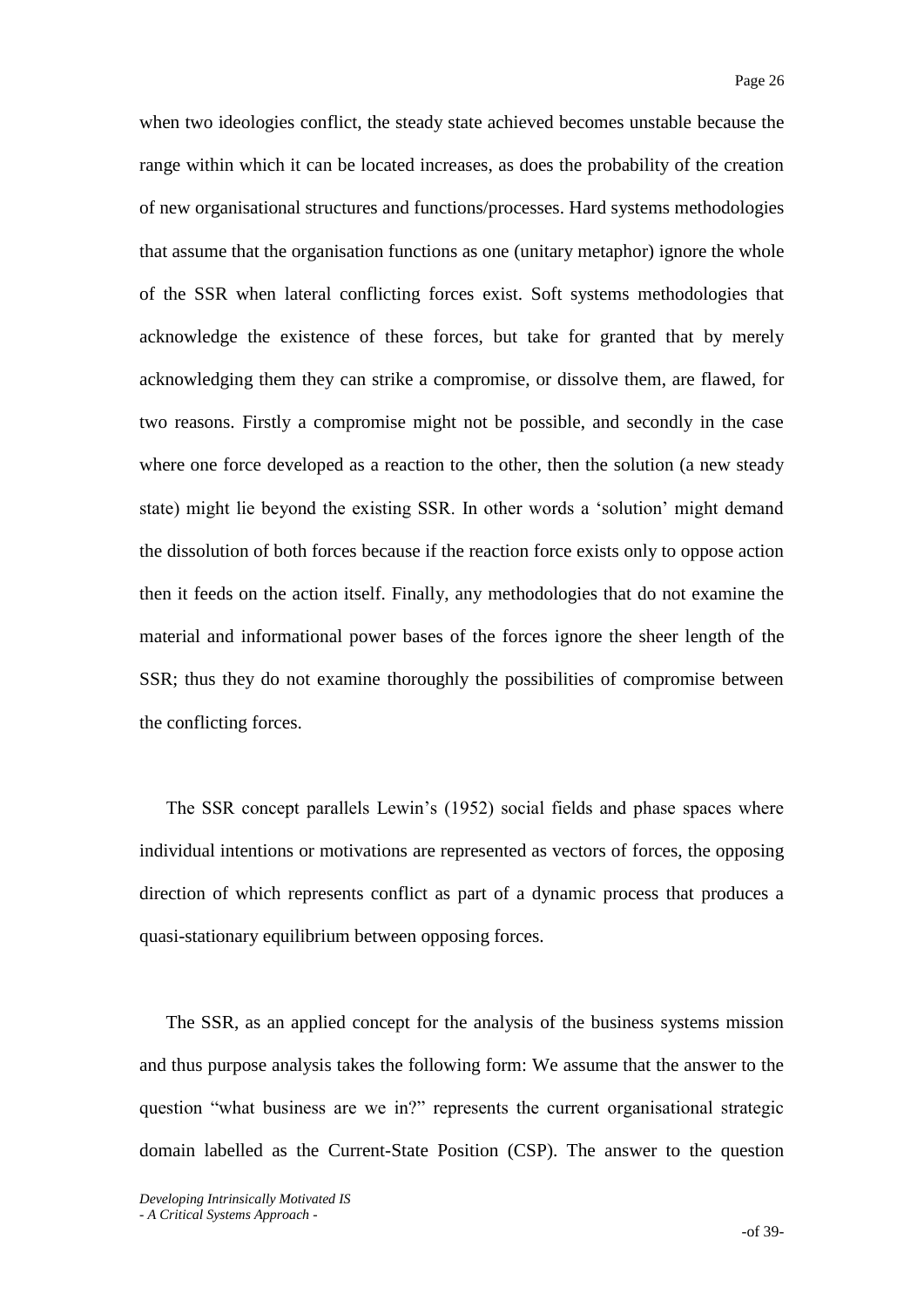"what business do we want to be in?" represents the desirable organisational strategic domain, labelled as the Desirable-State Position (DSP); while the midpoint, labelled as the Intermediate-State Position (ISP) can be defined as a change in strategic positioning (type of competitive advantage) only, with no change in the current strategic domain (the business we are currently in). The range can be divided into a skills part, a structure part, a systems part, a purpose part, and a values part. The values part corresponds to the "company values" component of the Ashridge Mission Model (Campbell and Tawadey, 1989), concerned with "what senior management believes in". The organisation's strategic orientation (the CSP-ISP-DSP points) is defined using Porter's five forces model (suppliers, buyers, competitors, substitutes, and potential entrants) and competitive advantage model (differentiation, cost, and focus) (Porter, 1980; 1985). The staff factor, including matters of official "appraisal systems, pay scales, formal training programs and the like" and matters "at the soft end, about morale, attitude, motivation, and behaviour" (Waterman, Peters, and Philips, 1980) is treated as part of the critical and emancipatory analysis of the organisation"s HAS content that in BSPA we define as the inside view. The inside view, elaborated later, focuses on the elimination of the obstacles that a business organisation"s HAS content faces in reaching a coercion free consensus in regard to the definition of the overall business system"s instrumental objectives.

In addition, the SSR can be supplemented by an analysis of intended diversification in order to answer the question "with whom should we collaborate?" We use Galbraith's (1983) concept of the centre of gravity and the splitting of an industry"s supply chain into upstream and downstream (Galbraith, 1983) halves for the organisation"s diversification strategy(ies).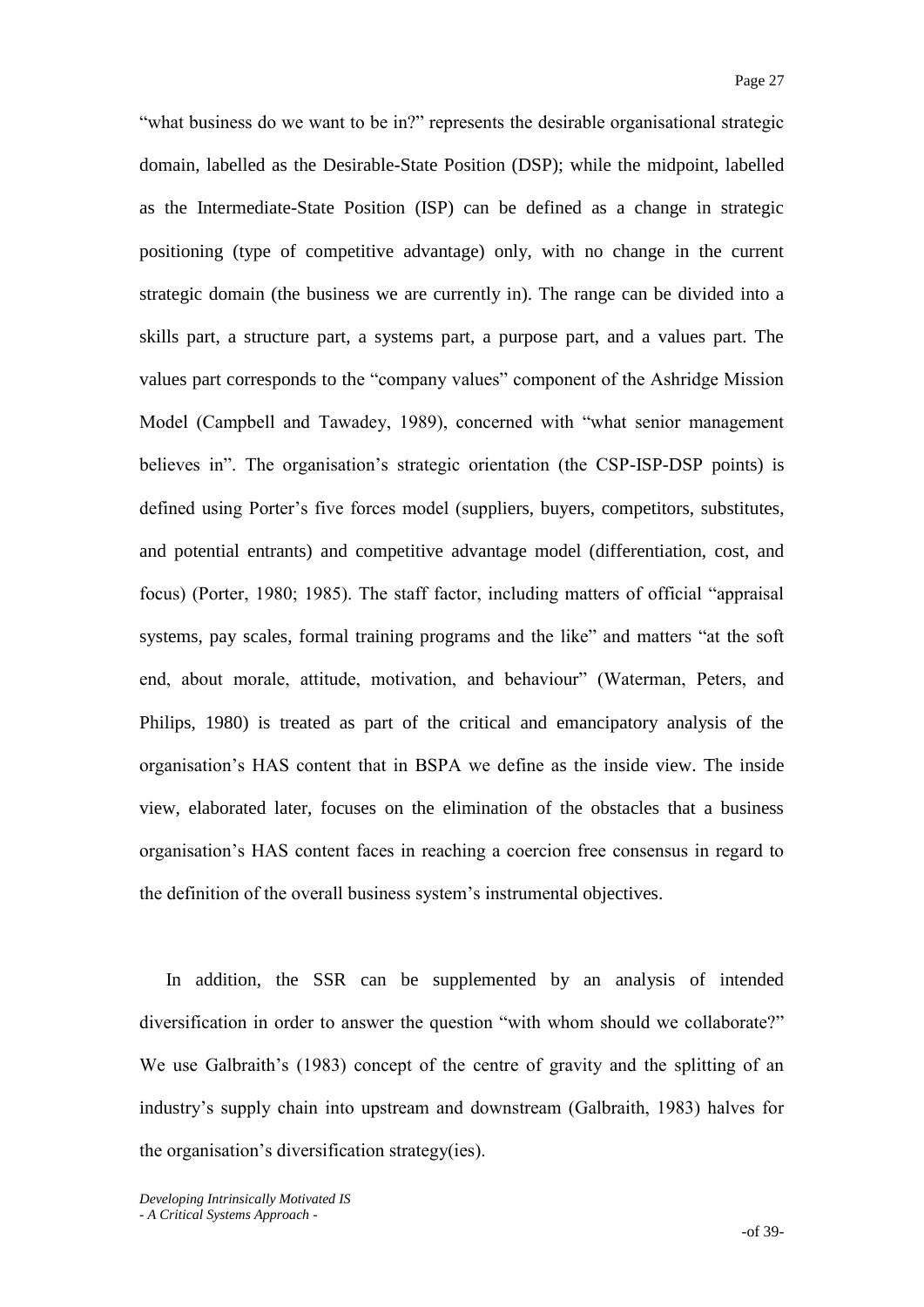Based on the above we argue that, in the applied version of the SSR concept, the boundary of the business system stakeholders" life space (defined as the steady states range) is identified as the stakeholders' ideological limits in regard to the business systems" purpose (what business are we in/should be in and why? and with whom should we collaborate?), strategic orientation and positioning, functions and structure, while existence, interdependency, and contemporaneity are defined as the stakeholders" decision process dimensions, the semantic and pragmatic content of which exist within the stakeholders' aggregate ideological limits that are defined in terms of the stakeholders" identification with system five"s SSR.

### **5. The Relationship between SSR and OOEN**

The relationship between the SSR and OOEN can be characterised as double-loop learning (Argyris, 1990) for the business system"s stakeholders and for the solution"s biases expressed above in the general fuzzy rule.

The measurement of the SSR (performed with the MCI) and OOEN concepts provides feedback for the further development of an intrinsically motivated organisational information system. It will also protect the methodology itself from positivistic applications since the methodology"s bias itself also becomes the subject of evaluation by the stakeholders themselves. This relationship is depicted in Figure 4.

In analysis terms the definition of the concept of SSR, concerned with the ideological systemic integration of the business systems in terms of its purpose, and the OOEN, concerned with the sources of the stakeholders" ideological disposition on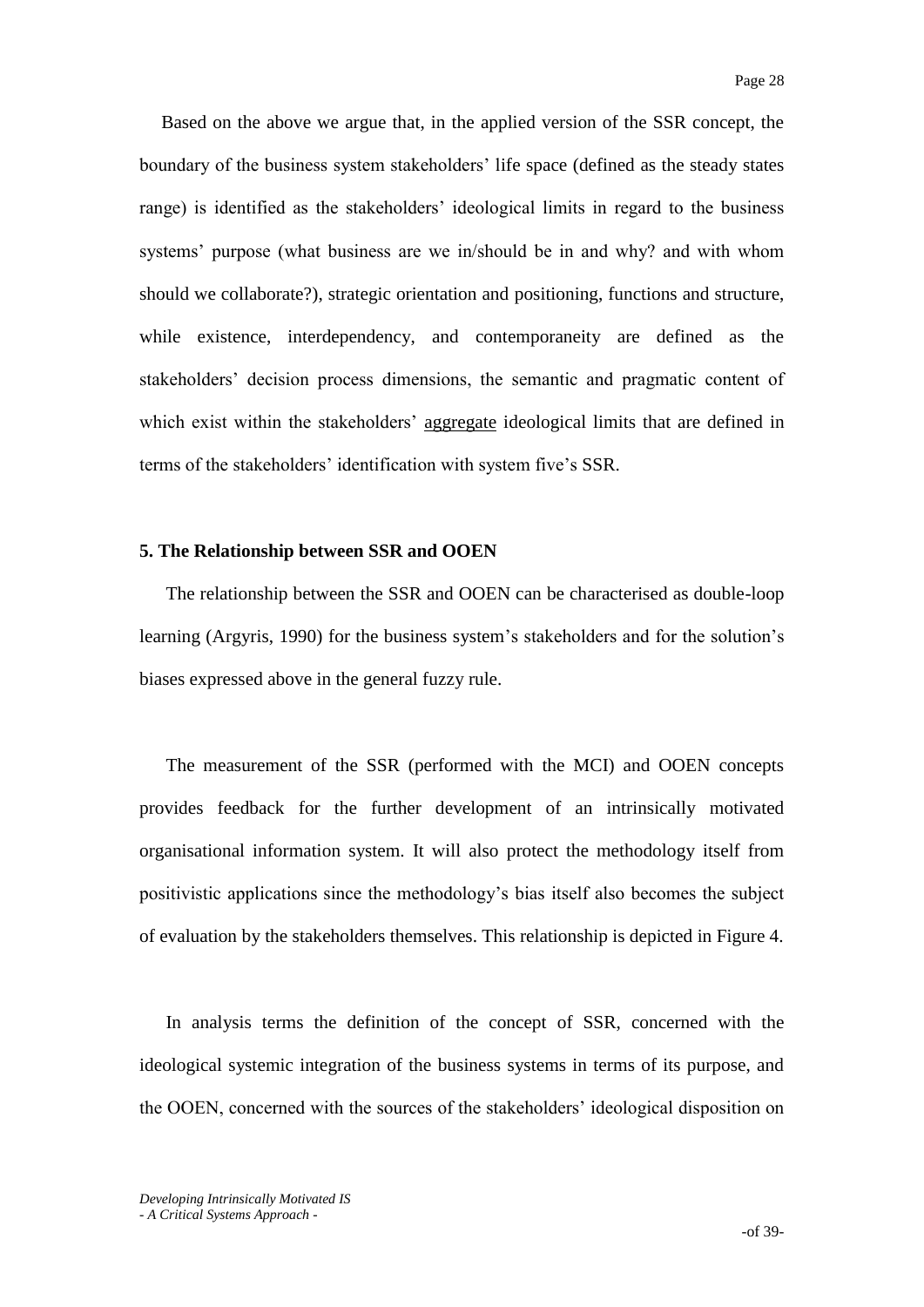the organisation"s value chain, lead us to the development of a twofold analysis paradigm that corresponds to the business system"s special nature.



*Developing Intrinsically Motivated IS* The business system should be analysed from the **outside** as a relatively objectified system, and from the inside as a HAS. The outside view should be systemic and functionalist in the sense that it should examine the organisational instrumental purpose(s), namely its commercial rationale, in the light of systemic integration, cohesiveness and synergy, and closure (viability and identity) in cybernetic terms. The basic concept for the development of an organisational information system to support and constantly monitor and evaluate that systemic integration is the SSR. The inside view should be emancipatory, aiming at facilitating the HAS content to define the

*- A Critical Systems Approach -*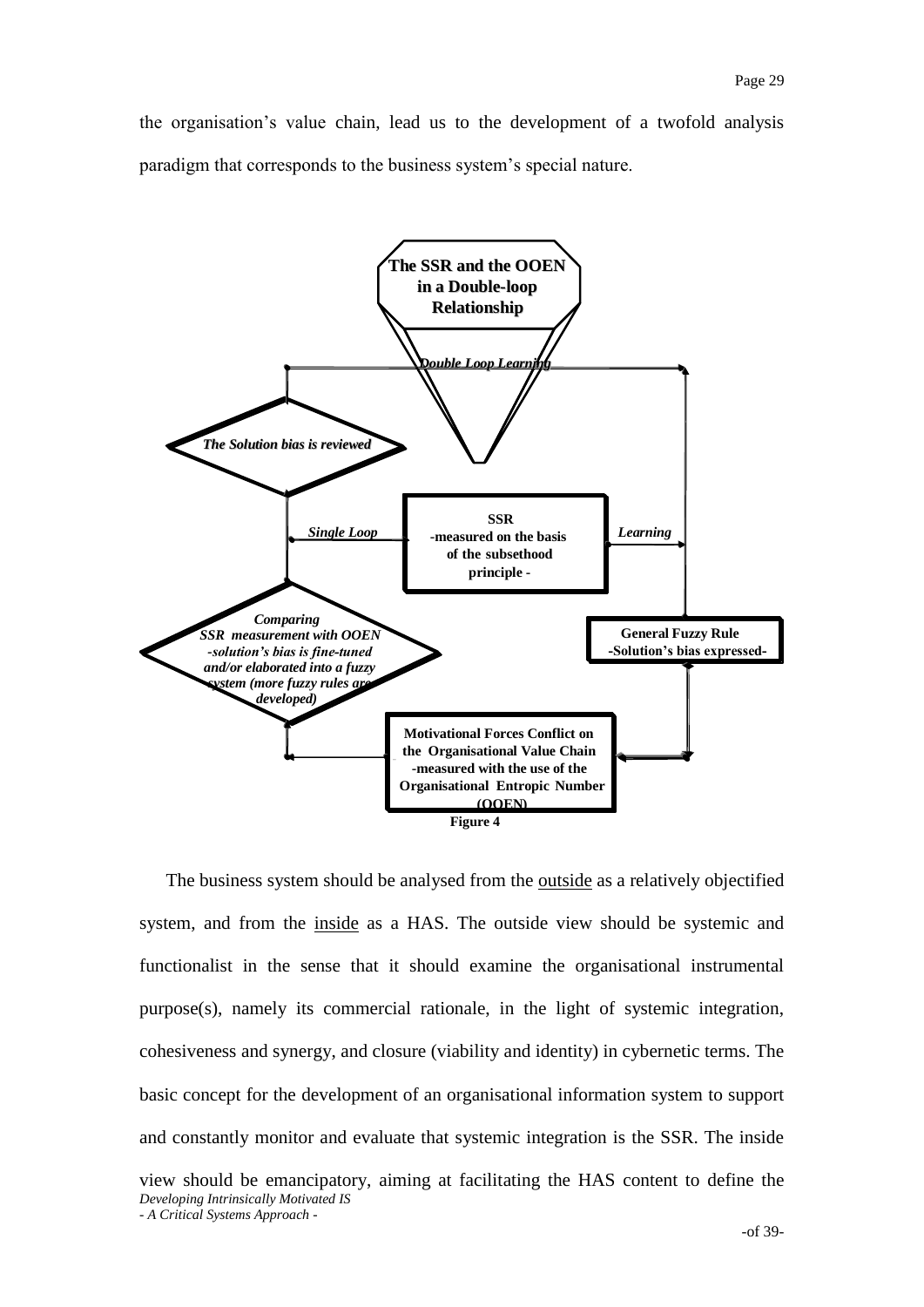organisational purpose(s) free from coercion and false consciousness. The basic concept for the development of an organisational information system to support, constantly monitor and evaluate the definition of the business purpose itself in critical systems terms, in an emancipatory manner, is the OOEN. The joining of the two in a double-loop would provide the organisation with an intrinsically motivated organisational information system. An information system that will constantly report, monitor and support the compatibility, in critical systems terms, of the organisational strategic orientation, value system, standards (policies), major competencies, process and functions with the organisational purpose.

For example, consider a proposed implementation of an Enterprise Resource Planning (ERP) system, such as JD Edwards, SAP or Baan, which is championed by the CEO and the corporate level. As mentioned earlier, these systems tend by their very nature to be organisation-centred rather then human-centred (Kling & Star, 1998).

An ERP implementation has serious effects on: the organisation"s competitive advantage and strategic positioning; its value system efficiency and effectiveness; its structure in terms of degree of centralisation; its systems in terms of the formal and informal procedures that make the organisation go, day by day and year by year (e.g. capital budgeting, cost accounting, training systems, reward systems, budgeting systems); its skills in terms of the organisation's crucial attributes such as Du Pont's research prowess or Procter and Gamble"s category management. From the BSPA point of view, an ERP implementation and its associated tailoring (set-up) is not only subject to the organisational purposeful behaviour and power structure, but can also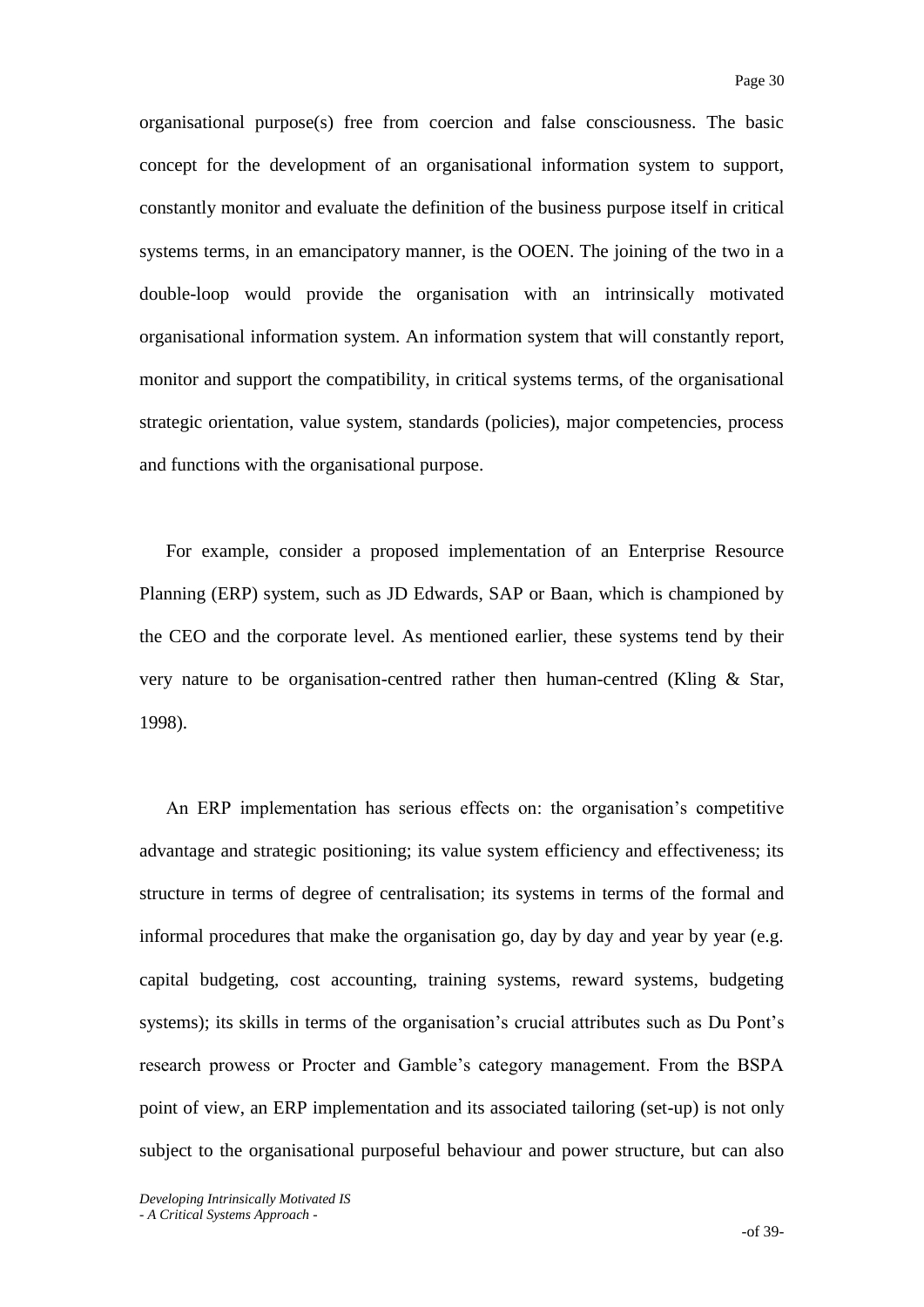seriously influence them, either by disturbing the organisational power structure and/or by its ability to support the organisation"s purpose, commercial rationale, value system, policies and procedures. In other words an ERP system can be influenced by, but equally can influence, all the elements of organisational mission. Thus an ERP implementation becomes subject to critical systems thinking. The fact that an ERP is concerned with the SSR parts in terms of the organisation"s purposefulness and power structure makes it subject to the SSR probing. The style element in terms of the management's symbolic behaviour, and the staff element in terms of the stakeholders' morale, attitude, motivation, and behaviour, namely the semantics and the pragmatics of the individual/organisational ideology, that an ERP can influence and be influenced by, are dealt in BSPA"s inside view. This treats the organisation as the by-product of the organisational HAS"s complex-coercive relationships in which the implementation of an ERP can serve either to emancipate or subject. A critical systems or rather a BSPA ERP implementation, in the context of the knowledge-based society and the needs of knowledge workers, can lead to the integration of business processes and make transparent power-oriented and fragmented organisational structures, thus emancipating the HAS content. This stands in contrast to a software-oriented implementation that is usually based on a hard systems reengineering paradigm, and/or downsizing to serve the needs of the existing organisational power structure.

Therefore, an ERP implementation should be subject to critical systems thinking in order to secure the development of an human-centred organisational information system instead of an organisation-centred one. To support this, the ERP pre-selection questionnaires can be tailored in terms of the SSR parts for MCI recording purposes. These tailored questionnaires that are filled by the management group will provide the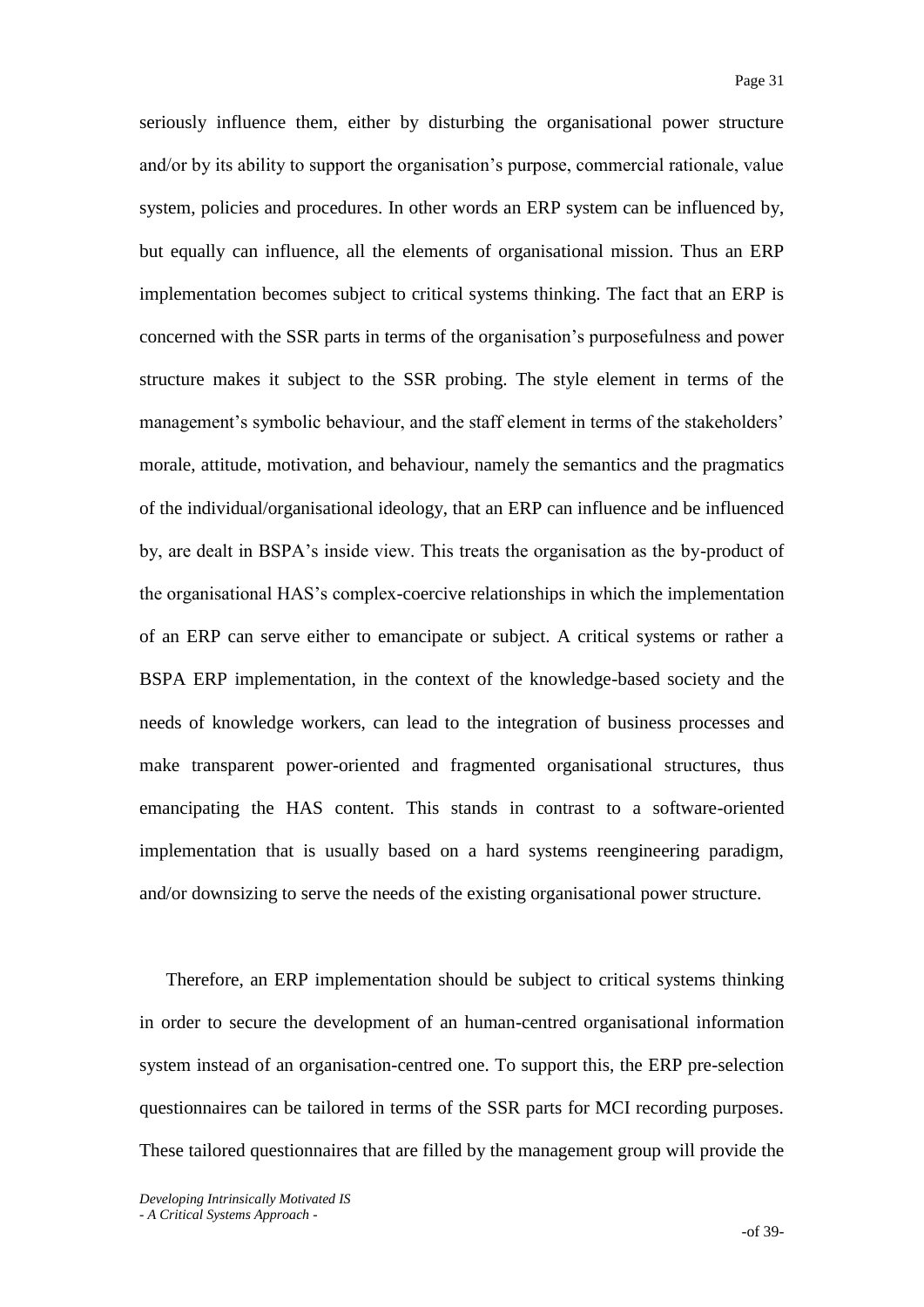analyst with the scope of the implementation (the business units that the ERP will encompass) and the scope of the ERP functionality (which modules and sub-modules, e.g., finance, production, distribution, will be implemented). The identification and resolution (or not) of the stakeholder's overlap areas, in the inside view, will provide the analyst with the content of the ERP tailoring (set-up or customisation) especially in terms of procedures, accesses and privileges that mirror organisational physical and/or logical hierarchies and power structures. It will also provide the analyst with the range and type of the organisational restructuring, as well as with the semantic and the pragmatic flow of information in the light of the organisational purpose. Examples of areas of dispute in the organisational value chain (based on our experience) include: the marketing manager disputes the production manager's control over R&D; the cost accounting department disputes the production department"s control over purchasing; the sales department disputes the distribution department's scheduling; the management disputes the development of decision support systems with the centralised and "hard-report" oriented mentality of the IS department; the management disputes with the business units in regard to their information systems development independency. These are all areas where the stakeholders' material and informational interest clash, and entropic forces develop that threaten to lead the ERP and even the organisation to fail. Many ERP implementations fail because of the hard systems thinking that it is implicit in organisation-centred systems, overlooking the organisation"s special nature and taking for granted the organisational purpose, or because the ERP implementers try to impose the implicit generic business purpose that the ERP by definition is designed for in order to be useful to different organisations. The coupling of the ERP implementation SSR measurement (MCI) and the ERP implementation OOEN in a double loop learning, that can be implemented in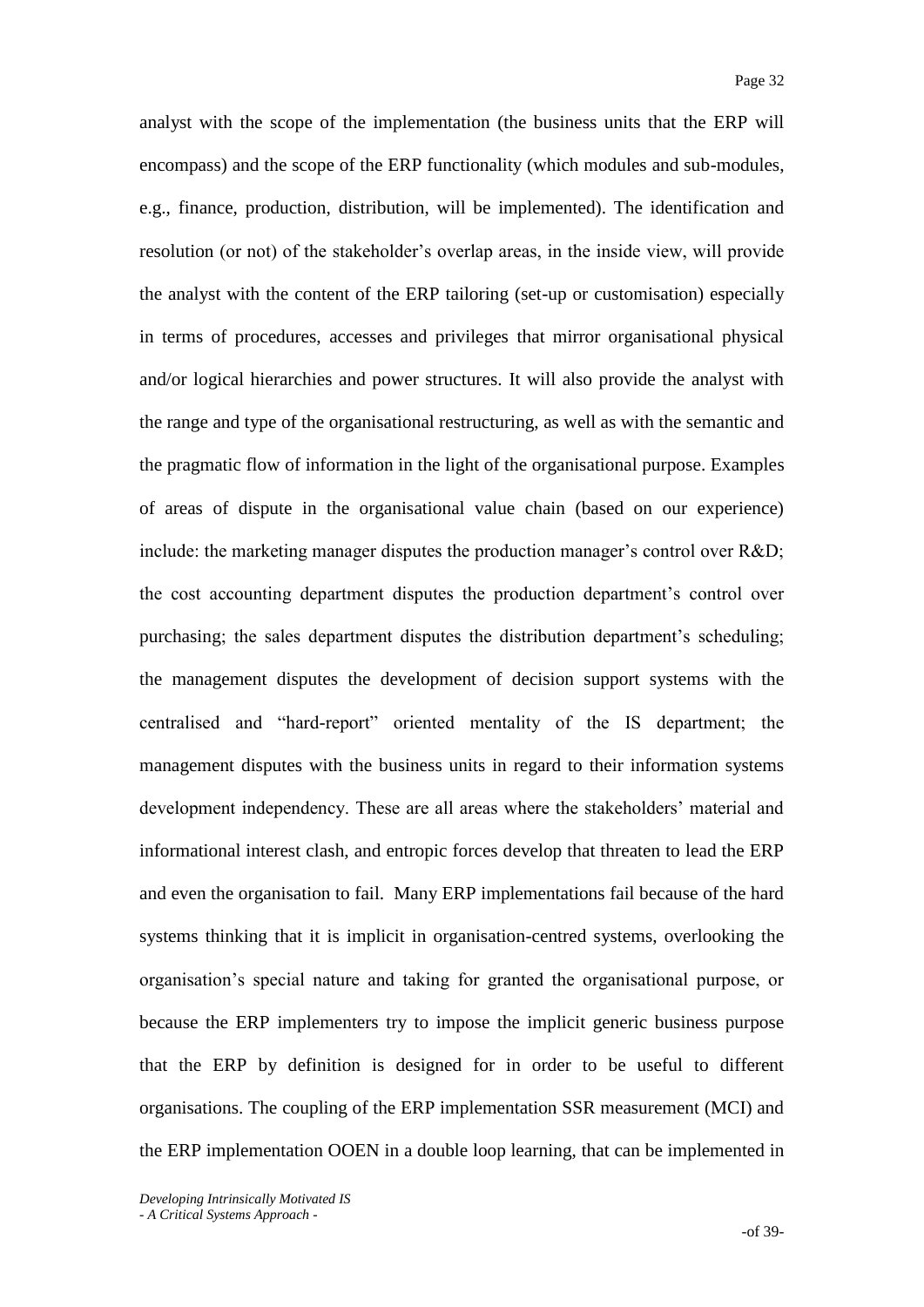a DSS tool, such as SAS or Cognos, can become an early warning system regarding the ERP"s implementation success in mapping the system"s dynamic and detail complexity. High negative MCI numbers (meaning disagreement between the management group) with high OOEN numbers at the set-up stages of ERP implementation imply limitless passive or active resistance in the live environment and high risks that the mapping of the organisation's operations in the implemented ERP would be unable to exhibit the requisite variety in order for the system to remain viable. In addition, the MCI-OOEN double loop learning at the ERP live stage can provide the stakeholders with knowledge about the sources of their motivation(s) and/or deception that led to a particular set-up as well as with the ability to be adaptive in regard to a continuous and ever-increasing or even chaotic rate of environmental changes within the constraints that the organisational ERP imposes on the business system"s ability to reorganise in the face of environmental change. This is a business need that the ERP vendors themselves have realised, by trying to improve their designs with software tools that allow for quick ERP redesign in the light of an ever increasing rate of environmental change; environmental change whose perception by the business stakeholders is ideological, as the subsequent systemic adaptation will be also.

One of the major outputs of the inside view part of BSPA is the creation of a "profile" for every stakeholder identified. That profile includes the following information:

1) The stakeholders" ideology described on the basis of the steady states range vis-àvis his/her description of the stakeholders" position on the organisational value chain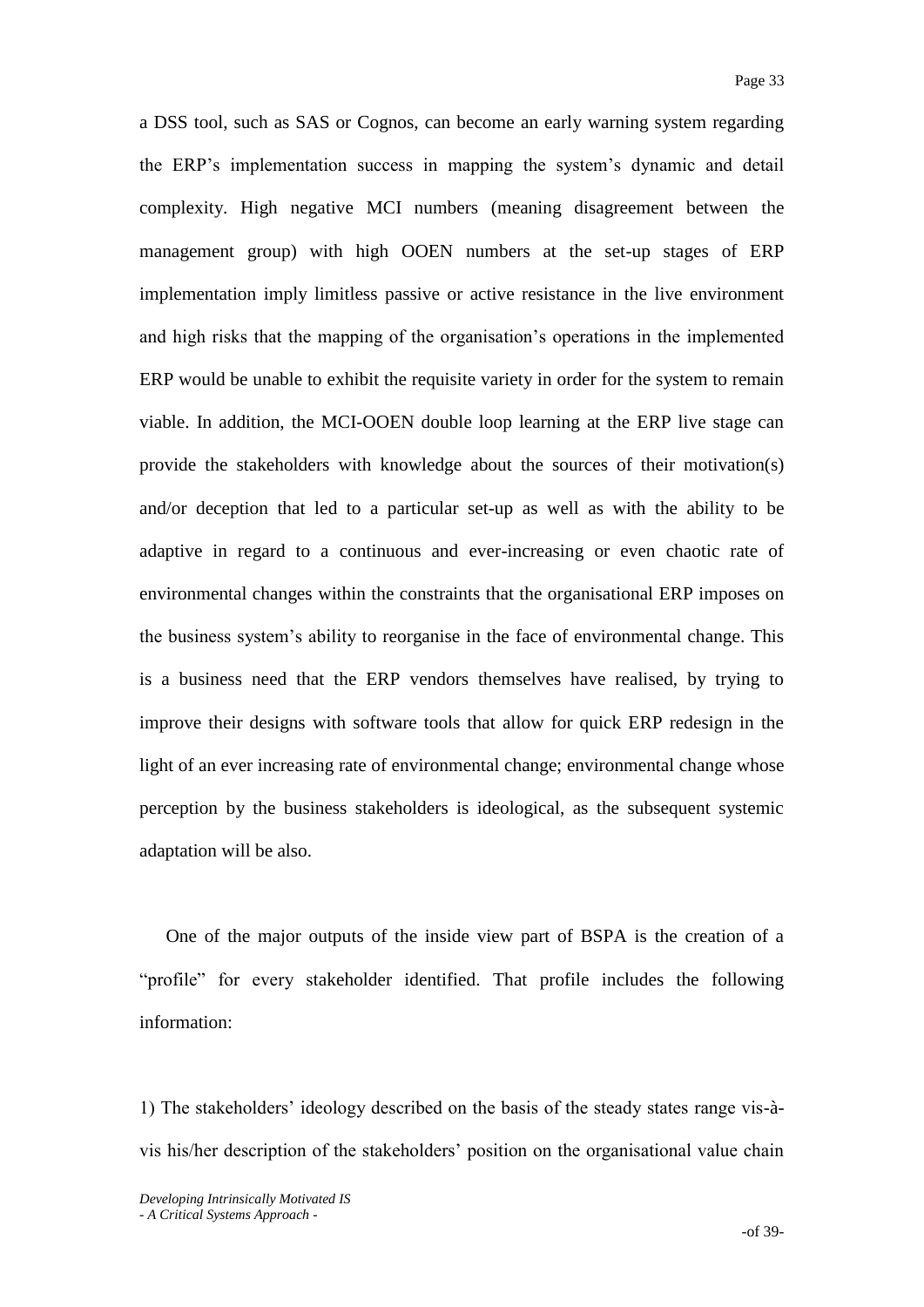(perceived as well as official) and vis-à-vis the stakeholders" perception of the overall organisational purpose, strategy and structure and systems.

2) A description of the stakeholders' relationships with other inside and/or outside stakeholders vis-à-vis the conflict overlap areas that the stakeholders participates in.

3) A description of a particular stakeholder"s socio-economic history.

Point (1) will enable the stakeholders to reflect on and thus inquire further about their purpose(s) by reflecting both on the sources of motivation and/or deception that are contained in their purpose(s) and also on the sources of collective motivation and/or deception that are contained in the business purpose(s) itself.

Point (2) will provide them with meaningful knowledge to the extent that it will enable them to reflect on their interactions with the other stakeholders in the light of their motivations and in relation to the constraints imposed by the instrumental design of the business system itself. Finally, point (3) will enable them to discern how their evolution in the organisation has influenced their present motivation and/or deception that are contained in their purpose in the light of the evolution of their material and informational interests as well as in the light of their interactions with other stakeholders in different time periods.

### **6. Conclusion**

The discussion in this paper leads us to conclude that the solution to the IS development problematic must look at purpose before developing IS, and must cope with the stakeholders' complex-coercive relationships and the phenomena of organisational power, coercion and false consciousness that characterise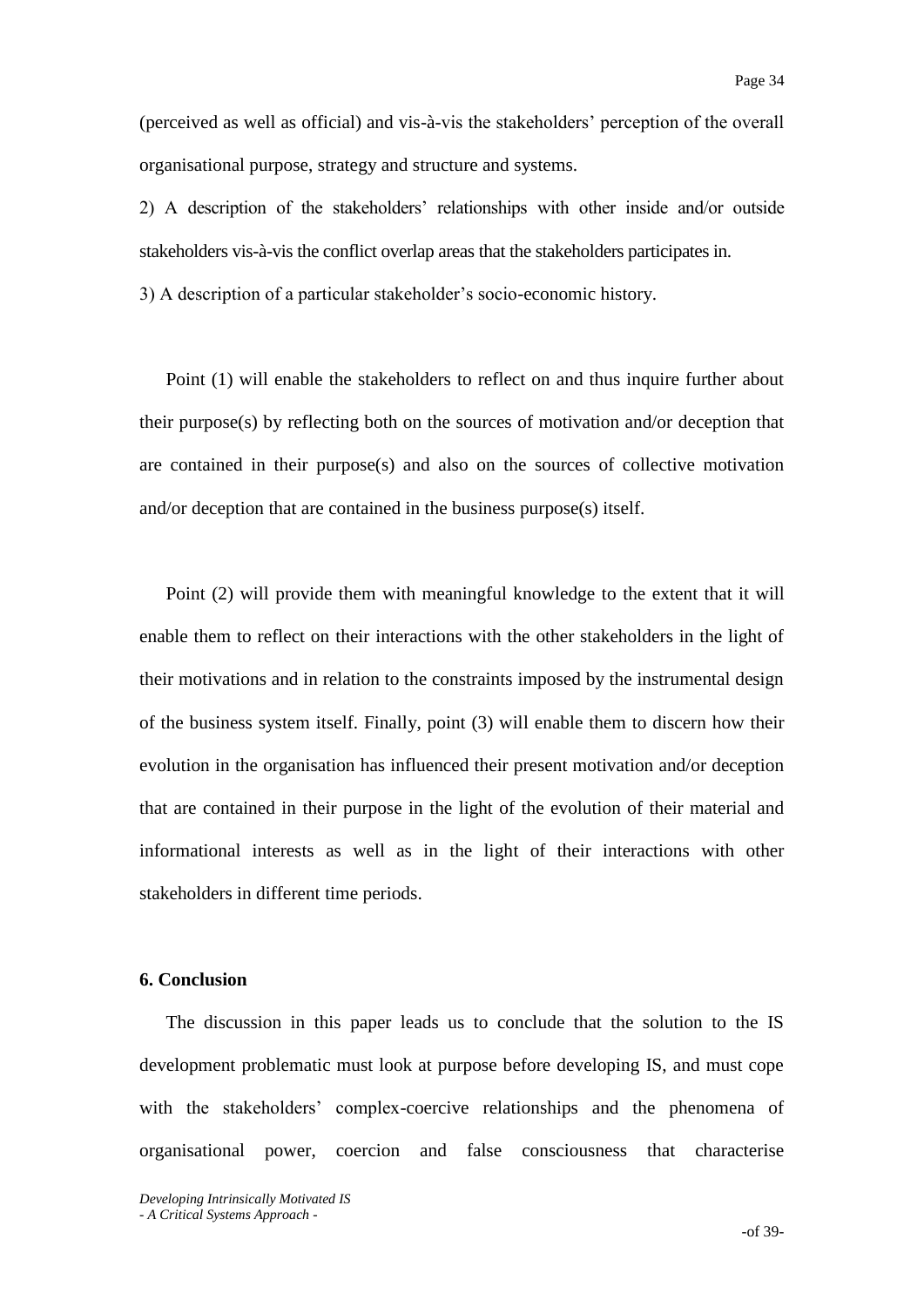contemporary business organisations. It must explicitly deal with organisational ideology and must take both an inside view (for emancipation) and an outside view (for systemic/functional integration). It must produce meaningful knowledge to the extent that it makes the stakeholders reflect on their ideological limits and inquire about their purpose(s) in relation to the business system and the other (perceived) stakeholders. In addition it must produce meaningful knowledge to the extent that it makes the stakeholders reflect on the sources of motivation and/or deception that are contained in their purpose(s) and the perceived business purpose(s) itself. Overall it must produce meaningful knowledge regarding the organisation's domain of problematic and solution, incipient instability arising from organisational conflict and the organisation"s ability to adapt or influence its environment by achieving a steadystate at a particular point in time. This will ultimately produce an intrinsically motivated information system that is the result of theoretical and methodological complementarism.

For this purpose we have developed a Critical Systems Methodology, Business Systems Purpose Analysis (BSPA), as outlined above, which covers the whole range from the business systems systemic purpose definition to the very development of the corresponding organisational intrinsically motivated information system. Fuller details may be found in Panagiotidis (1998).

#### *Acknowledgement*

The authors wish to express their thanks to two anonymous reviewers for their comments on the earlier drafts of this paper.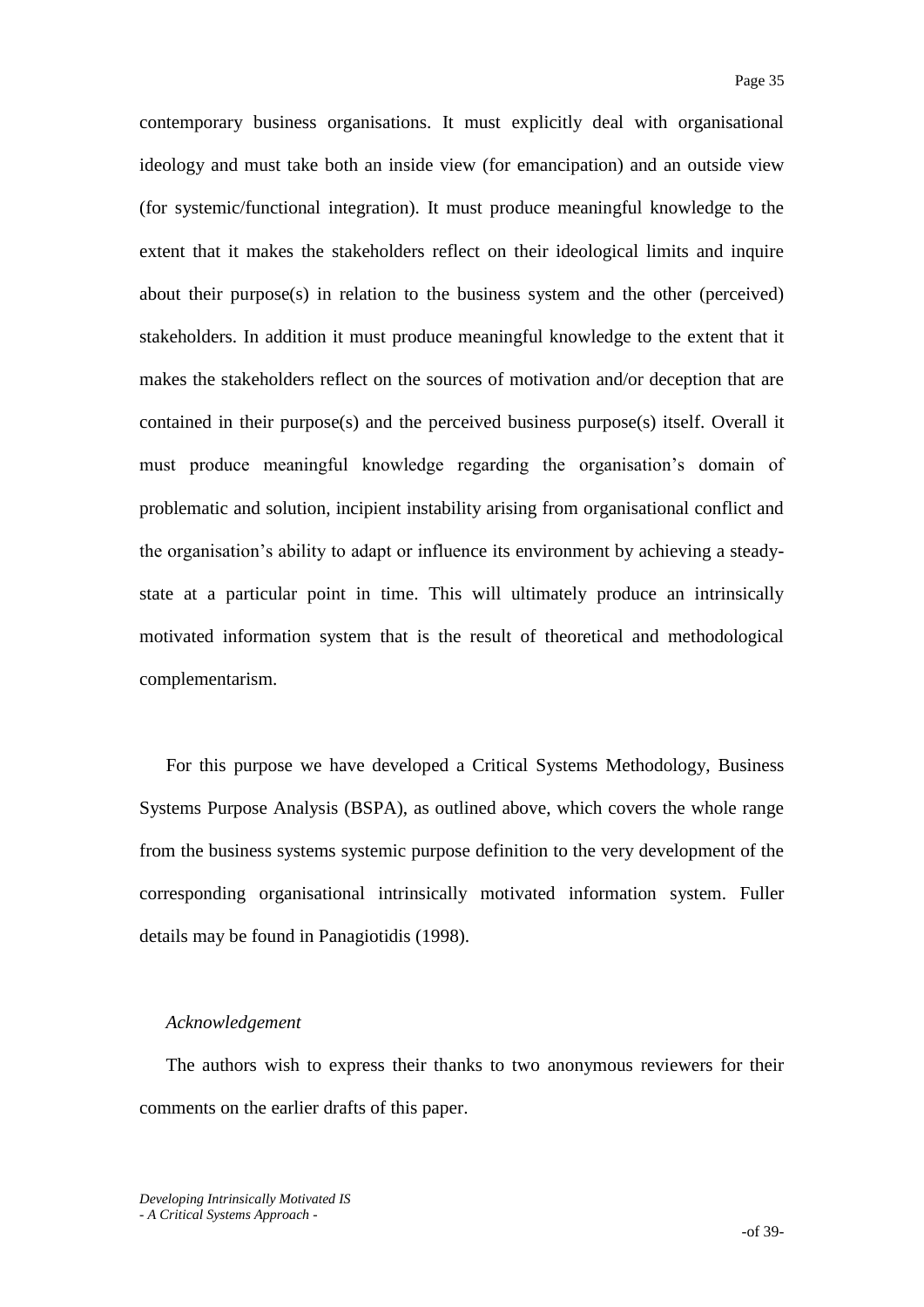### **REFERENCES:**

Apel, K-O. (1980). *Toward a Transformation of Philosophy.* London: Routledge & Kegan Paul.

Auramäki, E., E. Lehtinen & K. Lyytinen (1988) A Speech-Act-Based Office Modeling Approach. *ACM TOIS* 6(2), 126-152.

Austin, T. (1984). *Language Crafted: A Linguistic Theory of Poetic Syntax.* Bloomington Indiana: University Press.

Beer, S. (1979). *The Heart of Enterprise.* Chichester: Wiley.

Campbell, A., & Tawadey, K. (1989). *Mission & Business Philosophy.* London: Butterworth-Heinemann.

Checkland, P. B. (1989). *Systems Thinking, Systems Practice.* Chichester: Wiley.

Derrida, J. (1981). *Dissemination.* Translated by B. Johnson. London: Athlone Press.

Drucker, P. F*.* (1993). *Post-Capitalist Society.* Oxford: Butterworth-Heinemann.

Flood, R. (1989). Six scenarios for the future of systems "problem solving"*. Systems Practice* (2), 75-99.

Flood, R. (1990). *Liberating Systems Theory.* New York: Plenum.

Flood, R. (1993). *Beyond TQM.* Chichester: Wiley.

Flood, R. (1995). *Solving Problem Solving: A Potent Force For Effective Management.* Chichester: Wiley.

Flood, R. (1999). *Rethinking the Fifth Discipline: Learning within the unknowable.* London: Routledge.

Flood, R. & M. C. Jackson. (1991). *Creative Problem Solving - Total Systems Intervention.* Chichester: Wiley.

Flood, R., & Romm, N. (1997). *Diversity Management: Triple Loop Learning.* Chichester: Wiley.

Friedman, M. (1962). *Capitalism and Freedom.* Chicago: University of Chicago Press.

Guller, J. (1985). Communicative Competence and Normative Force*. New German Critique* (35) (Spring /Summer), 135-136.

Habermas, J. (1984a). *The Theory of Communicative Action - Reason and the Rationalisation of Society*. (Volume 1) London: Polity.

*Developing Intrinsically Motivated IS - A Critical Systems Approach -*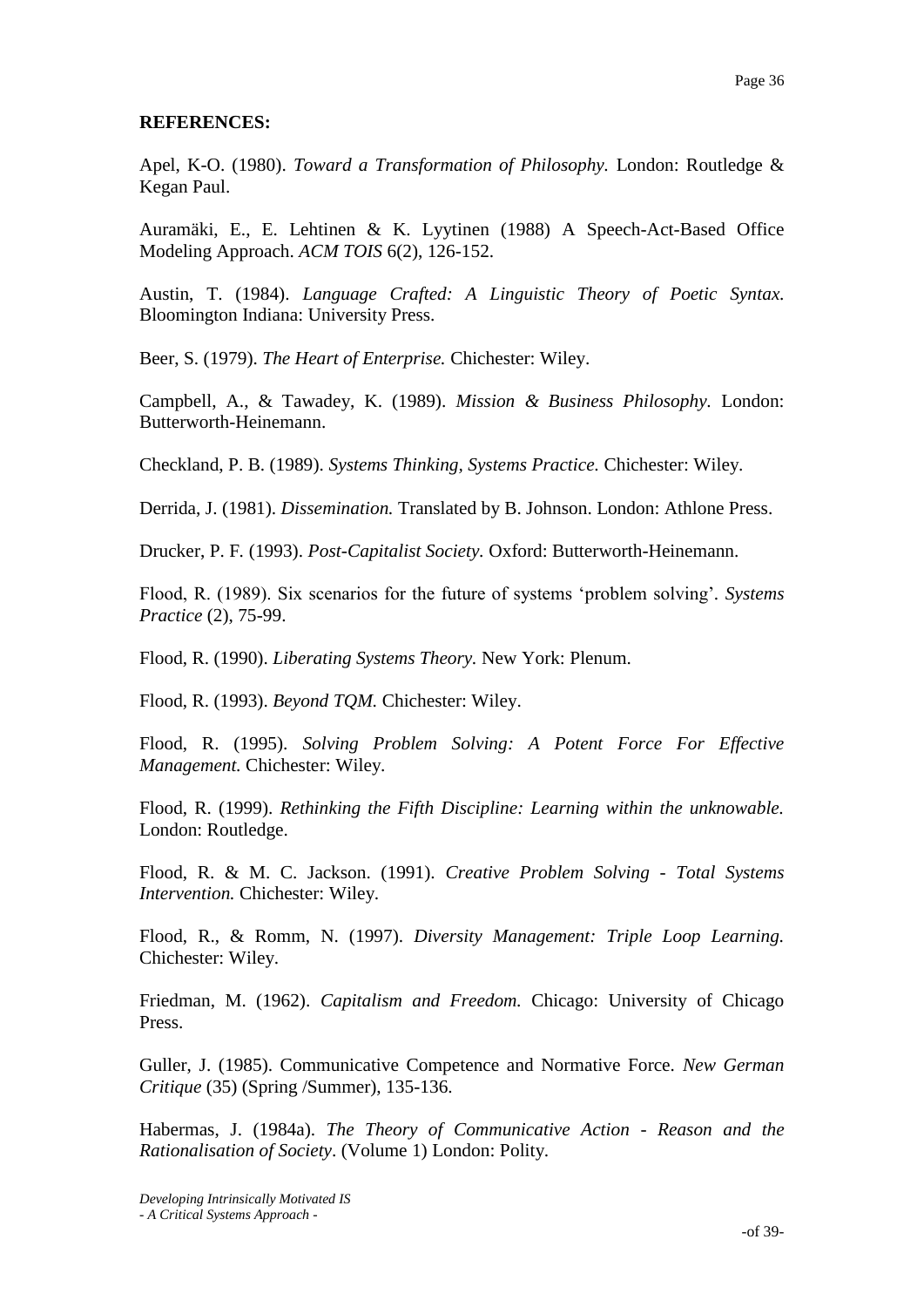Habermas, J. (1984b). *Communication and the Evolution of Society.* London: Polity.

Habermas, J. (1987). *The Theory of Communicative Action - The Critique of the Functionalist Reason.* (Volume 2) London: Polity.

Habermas, J. (1989). *Knowledge & Human Interests.* London: Polity.

Honneth, A. (1985). *Critique of Power : Stages of Reflection of a Critical Theory of Society.* Cambridge, MA: MIT Press.

Horkheimer, M. (1968). *Critical Theory: Selected Essays.* Translated by M. J. O"Connel et al. New York: Herder and Herder.

Jackson, M. (1985). Social Systems Theory and Practice: the need for a critical approach. *International Journal of General Systems* (10), 135-151.

Jackson, M. (1989). Future Prospects in systems thinking. In *Human Relations: The Next Ten Years in Systems Research* (R. Flood, M. Jackson and P. Keys, Eds). pp 73- 80. New York: Plenum.

Jackson, M. (1990). Beyond a system of systems methodologies*. Journal of the Operational Research Society* (41), 657-668.

Jackson, M. (1991). *Systems Methodology for the Management Sciences.* London: Wiley.

Jackson, M and P. Keys (1984). Towards a system of systems methodologies*. Journal of the Operational Research Society* (35), 473-486.

Keys, P. (1988). A methodology for methodology choice. *Systems Research* (5), 65- 67.

Kosko, B. *Fuzzy Thinking.* Flamingo, 1994.

Kling, R. (1999). What is social informatics and why does it matter? *D-Lib Magazine*, 5(1), 1-28.

Kling, R. & L. Star (1998) Human Centred Systems in the Perspective of Organisational and Social Informatics*. Computers and Society* 28(1), 22-29.

Lehtinen, E. & K. Lyytinen (1986) Action based model of information system. *Information Systems* 11(4), 299-317.

Lewin, K. (1952). *Field Theory in Social Science: selected theoretical papers.* Editor D. Cartwright. London: Tavistock.

Lunn, E. (1982). *Marxism and Modernism: An Historical Study of Lukacs, Brecht, Benjamin and Adorno.* Berkeley: University of California Press.